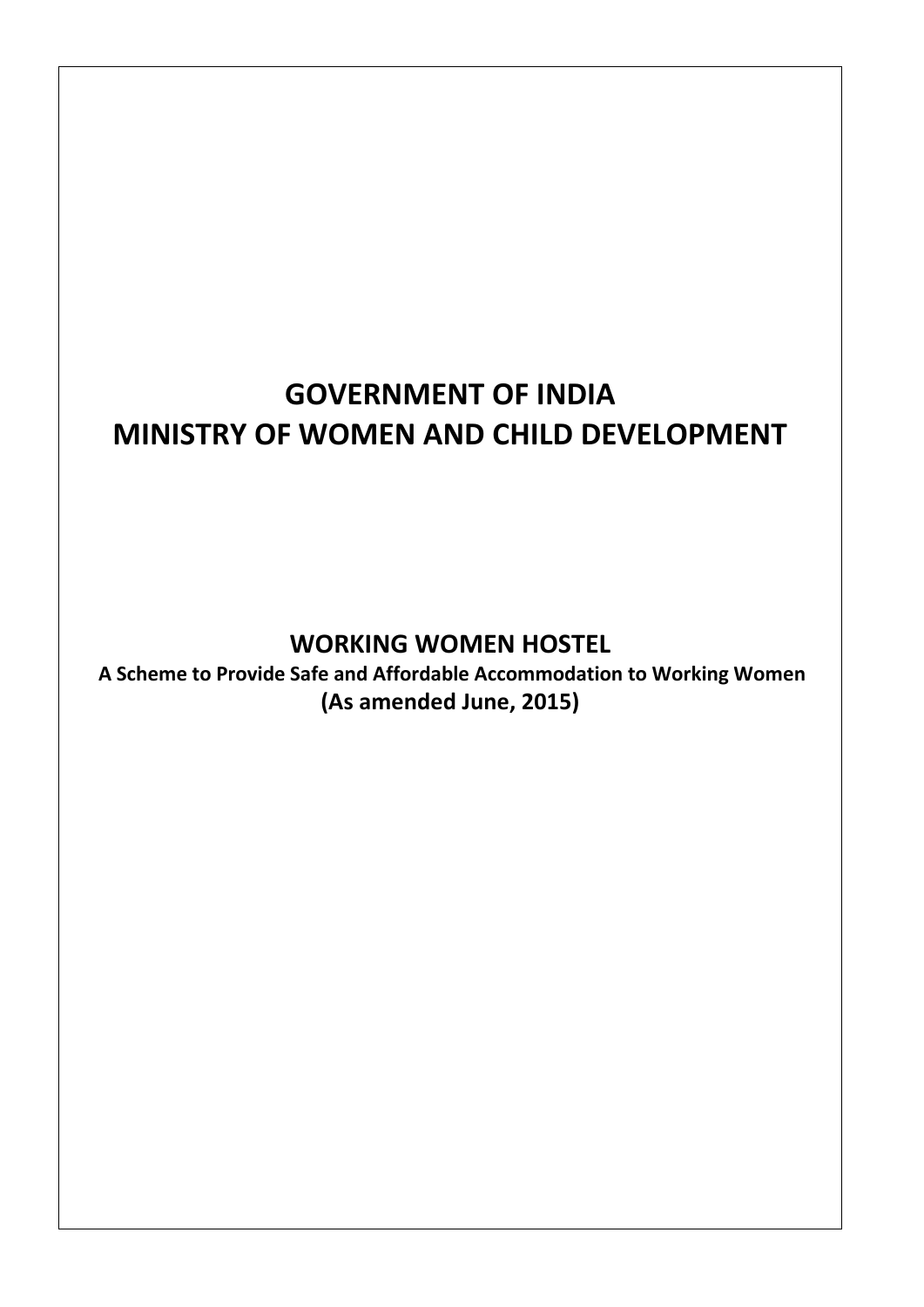## **SCHEME FOR WORKING WOMEN HOSTEL**

- **[1. Introduction](http://www.wcd.nic.in/us12.html#us1201)**
- **[2. Objectives](http://www.wcd.nic.in/us12.html#us1202)**
- **[3. Beneficiaries](http://www.wcd.nic.in/us12.html#us1203)**
- **[4. Income](http://www.wcd.nic.in/us12.html#us1204) Limit, Rent and Period of Stay**
- **[5. Financial](http://www.wcd.nic.in/us12.html#us1206) Assistance components**
- **6. Additional grant on account of escalation in construction cost**
- **7. Agencies/ Organizations which can apply for assistance under the Scheme and their Eligibility Criteria**
- **8. Guidelines for Implementing Agencies**
- **9. Procedure for Submission of Applications**
- **10. Authorities concerned with the Scheme**
- **[11. Pattern](http://www.wcd.nic.in/us12.html#us1207) and Conditions for release of grant**
- **12. Guidelines for District, State and Central Authorities**
- **13. Evaluation and Monitoring of the Scheme**

## **Application format**

- **I. Application for Grant-in-aid under Working Women Hostel scheme (for construction/ expansion/ maintenance/ strengthening and rented accommodation separately)**
- **II. Recommendation of State Government**

## **Annexure**

- **I. Half Yearly Physical Progress report on construction of hostel building**
- **II. Half-yearly report on running of the hostel**

 **III. Area norms for the hostels to be constructed as well as hostels in rented premises**

## **1. Introduction**

With the progressive change in the socio-economic fabric of the country more and more women are leaving their homes in search of employment in big cities as well as urban and rural industrial clusters. One of the main difficulties faced by such women is lack of safe and conveniently located accommodation. The Government of India being concerned about the difficulties faced by such working women, introduced a scheme in 1972-73 of grant-in- aid for construction of new/ expansion of existing buildings for providing hostel facilities to working women in cities, smaller towns and also in rural areas where employment opportunities for women exist. Based on an evaluation, the existing scheme has been revised to promote availability of safe and conveniently located accommodation for working women who need to live away from their families due to professional commitments.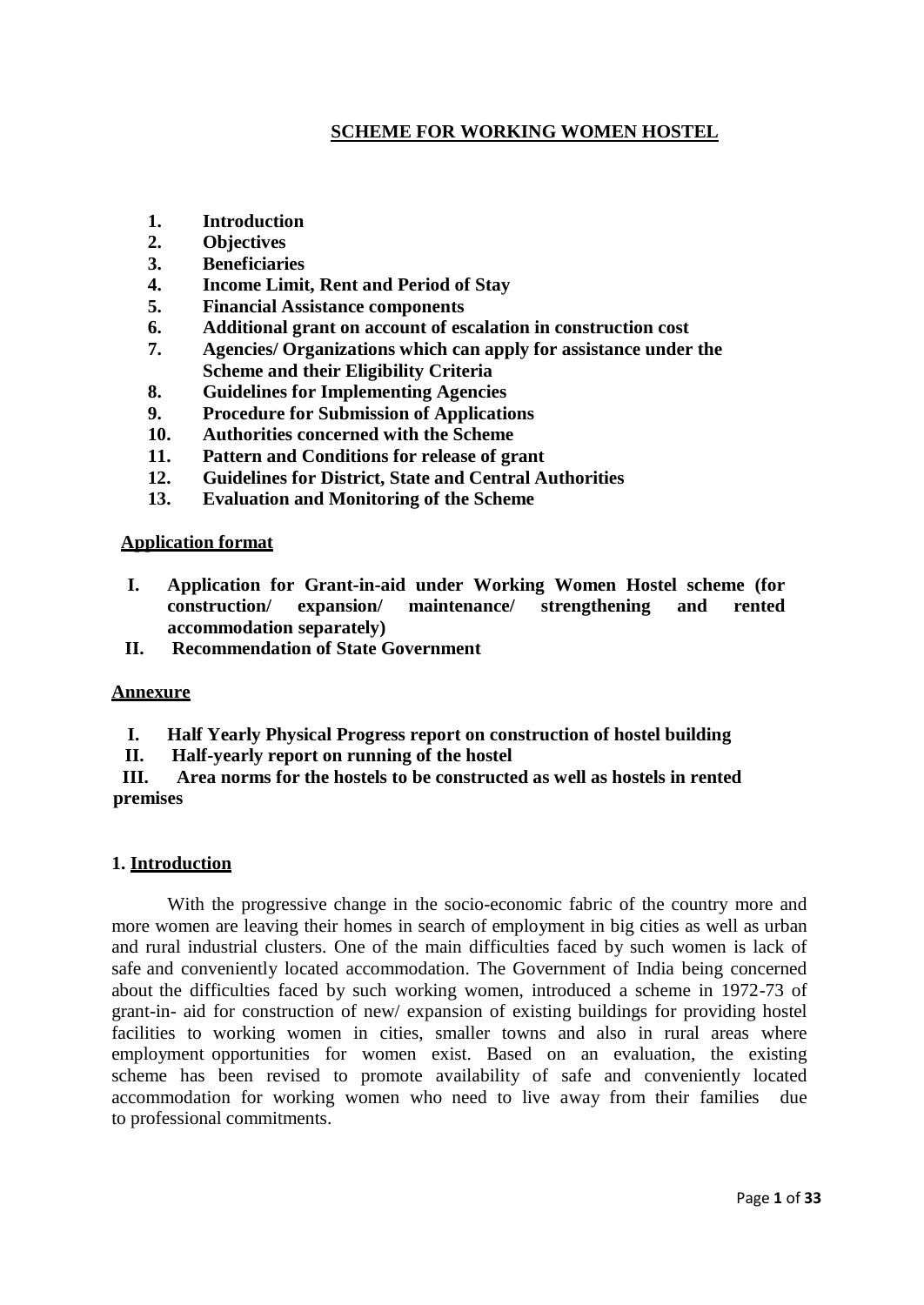## **2. Objectives**

The objective of the scheme is to promote availability of safe and conveniently located accommodation for working women, with day care facility for their children, wherever possible, in urban, semi urban, or even rural areas where employment opportunity for women exist**.** To achieve this objective, the scheme will assist projects for construction of new hostel buildings, expansion of existing hostel buildings and hostel buildings in rented premises**.** The working women's hostel projects being assisted under this scheme shall be made available to all working women without any distinction with respect to caste, religion, marital status etc., subject to norms prescribed under the scheme. While the projects assisted under this scheme are meant for working women, women under training for job may also be accommodated in such hostels subject to the condition that taken together, such trainees should not occupy more than 30% of the total capacity the hostel and they may be accommodated in the hostels only when adequate numbers of working women are not available. Children of working women, up to the age of 18 years for girls and up to the age of 5 years for boys may be accommodated in such hostel with their mothers.

## **3. Beneficiaries**

Following categories of working women and their children will be covered under this Scheme:

- (i) Working women, who may be single, widowed, divorced, separated, married but whose husband or immediate family does not reside in the same city/area. Particular preference may be given to women from disadvantaged sections of the society. There should be also provision for reservation of seats for physically challenged beneficiaries.
- (ii) Women who are under training for job provided the total training period does not exceed one year. This is only on the condition that there is vacancy available after accommodating working women. The number of women under training for job should not exceed 30% of the total capacity.
- (iii) Girls up to the age of 18 years and boys up to the age of 5 years, accompanying working mothers will be provided accommodation, with their mothers. Working mothers may also avail of the services of the Day Care Centre, as provided under the scheme.

## **4. Income Limit, Rent and Period of Stay**

Working Women will be entitled to hostel facilities provided their gross income does not exceed Rs. 50,000/- consolidated (gross) per month in metropolitan cities, or Rs 35,000/ consolidated (gross) per month, in any other place. When the income of any working woman already residing in a hostel exceeds the prescribed limits, she will be required to vacate the hostel within a period of six months of crossing the income ceiling.

The implementing organisation will charge from the inmates of the working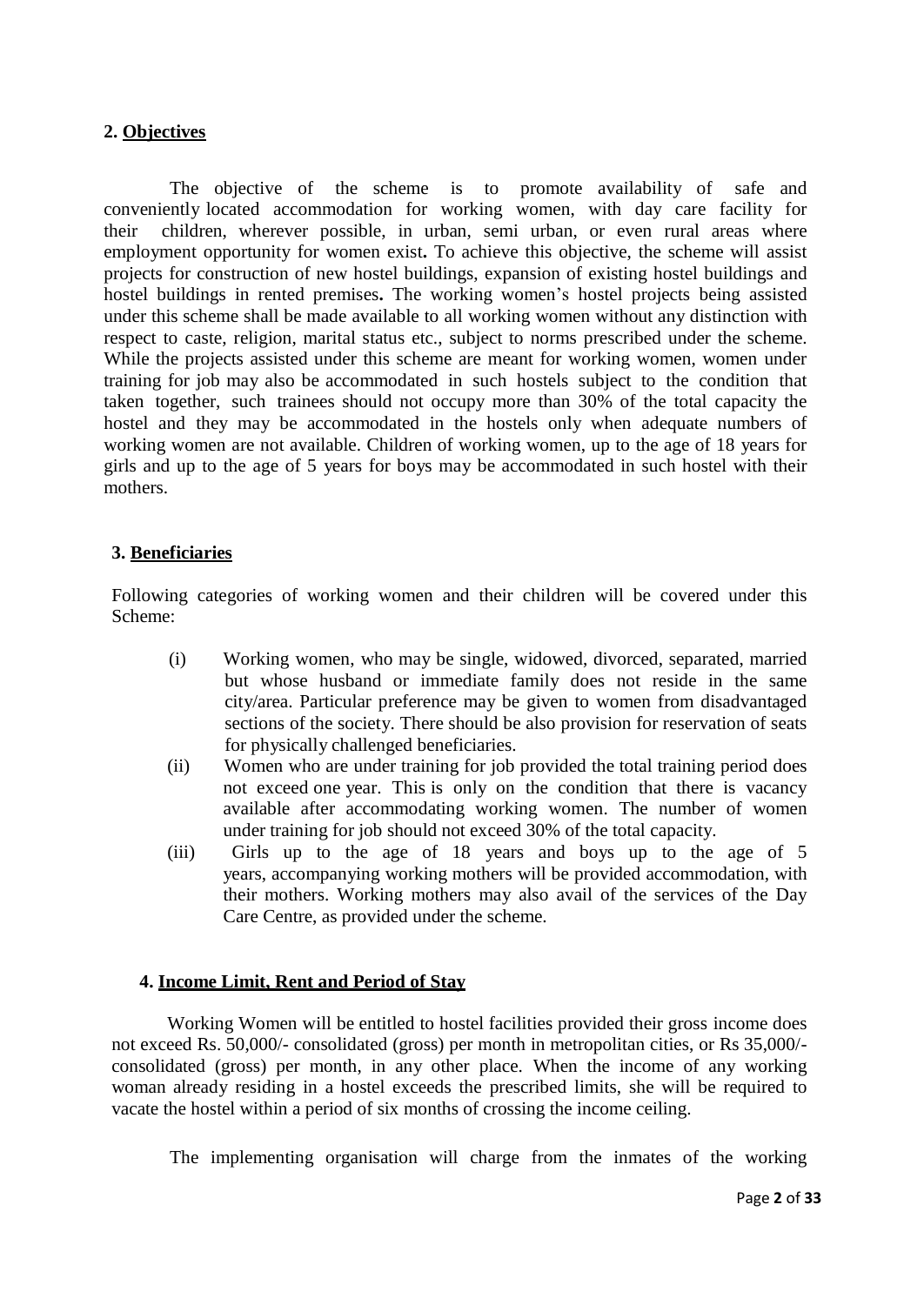women's hostel reasonable rent not exceeding 15% of their total emoluments/ gross salary in the case of single bed rooms, 10% in case of the double bed rooms and 7 ½ % in the case of the dormitories. Fees charged from the children in the Day Care Centre should not be more than 5% of the emoluments of their mother, or the actual expenditure whichever is less. The rent for women under training for job shall not exceed the rent to be charged from the working women. The rent for such trainees may be charged from the institution/ organization sponsoring the training or from the woman herself. The rent does not include use of the mess and other facilities like washing machines for which user charges should be collected.

As far as practicable, women with children will be accommodated in single/ double bed rooms instead of dormitory.

No working woman will be allowed to stay in a hostel, assisted under this scheme for more than three years. In exceptional circumstances, the District Women's Welfare Committee (DWWC) may, for reasons to be recorded in writing, allow working women to stay in a hostel, beyond the three year period, subject to the condition that the period of extension, shall not exceed six months at one time, and that the total stay of the woman, with extensions, shall not exceed five years.

## **5. Financial Assistance Components**

- (a) 75% of the cost of construction of the building of working women hostel **only on public land**.
- (b) **Financial assistance for hostels to be run in rented premises.** Amount of rent shall be as assessed by the State PWD/ District Collector. The rent received from the inmates shall be utilized for maintenance, house-keeping, security service, office establishment, expenditure towards water and electricity charges and any other support services other than mess.
- (c) One-time non-recurring grant at the rate of Rs.7500/- per inmate at the time of commencement of the hostel for purchase of furniture (including bed, table, chair, almirah etc.) and furnishings. Cost of Washing Machine and Geysers/ Solar Water Heating System as approved by the Project Sanctioning Committee (PSC) will be reimbursed to the Implementing Agency along with final instalment on submission of receipts.
- (d) Grants for replacement of items like washing machines and geysers/ solar water heaters will be sanctioned once in five years provided the hostel has been maintained properly during the preceding five year period.
- (e) A matching grant (50:50) for building construction may be offered to the corporate houses under the Scheme on public land only. For the component of corporate partnership, a Tripartite MoU indicating financial contribution of each partner along with responsibilities of monitoring and periodic evaluation of the scheme shall be signed among the Govt. of India, State Govt. and the partner organisation as and when such proposal is received. A model tripartite MoU will be developed in due course in this regard.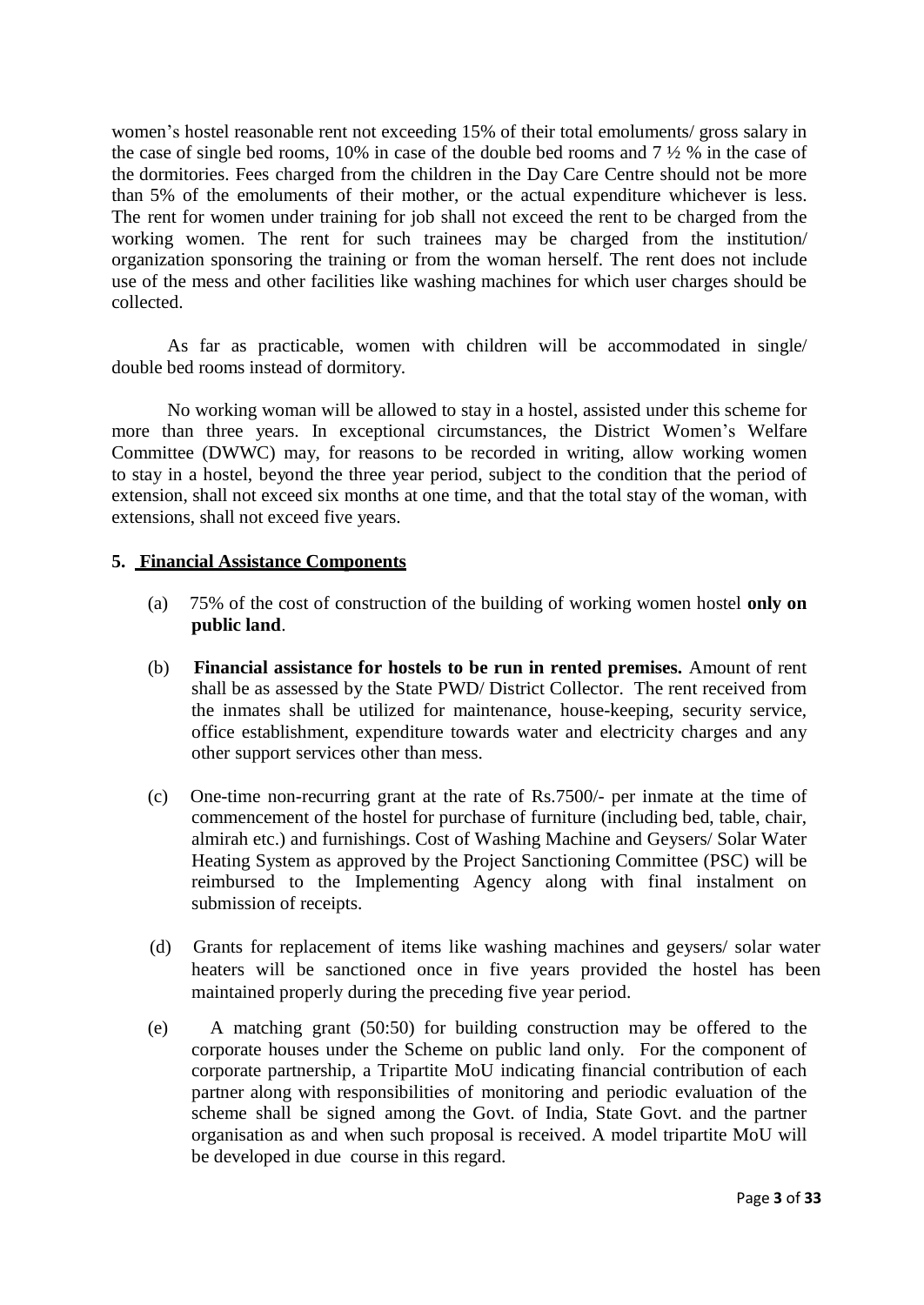(f) The inter-se allocation for plan fund under this scheme shall be in the ratio of 87% for construction grant including furnishing, 10% for rented accommodation and upto 3% for inspection/ monitoring of the projects sanctioned under the Scheme. However, Ministry of WCD shall have discretion to change inter-se allocation, if required.

## **6. Additional grant on account of escalation in construction cost**

No request for additional fund over and above the estimate provided in the application will be entertained. However, during execution of the construction work, if the structure under construction or a part thereof gets damaged due to natural calamity which has been declared so by the National Disaster Management Authority or concerned State Disaster Management Authority, additional grant for undertaking repair/ restoration work can be allowed by the Project Sanctioning Committee on an application made for such assistance.

## **7. Agencies/ Organizations which can apply for assistance under the Scheme and their Eligibility Criteria**

The following agencies/ organisations can apply assistance under the scheme:

- (i) State Government agencies including Women Development Corporations, Women Finance Corporations etc.
- (ii) Urban Municipal Bodies including Cantonment Boards
- (iii) Panchayati Raj Institutions
- (iv) SHGs (Self Help Groups)
- (v) Recognized Colleges/ Universities
- (vi) Civil Society Organisations having proven track record of working in the fields of women's welfare/ social welfare/ women's education subject to the condition that such organization is registered under the Indian Societies Registration Act, 1860 or any relevant State Act; Public Trusts registered under any law for the time being in force, and Co- operative institutions meeting the following criteria:
	- (a) It should be either recognized by the State/ UT administration under any existing scheme/law or should be well known with the experience of working in the field for at least 3 years, and its work should be reported to be satisfactory by the State Government/ Union Territory Administration concerned,
	- (b) It should have a properly constituted Managing Body with its powers, duties and responsibilities clearly defined and laid down,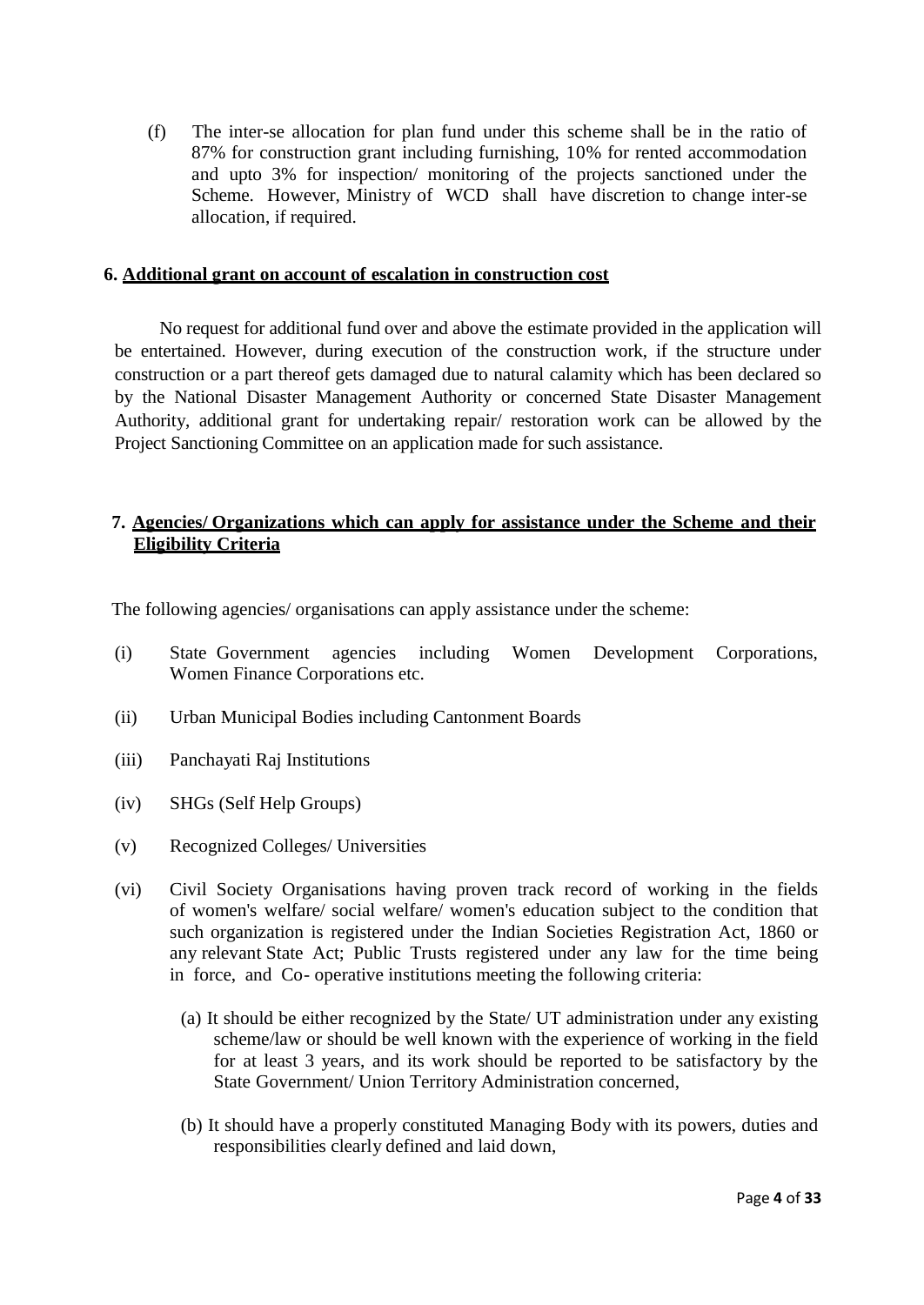- (c) It should ordinarily have been engaged in the field of women's welfare/ social welfare/ women's education for a minimum period of three years prior to the request for grant- in-aid under the scheme,
- (d) Its financial position should be sound and it should have facilities, resources, personnel and experience to undertake the management of such a project,
- (e) It should run the hostel and the Day-care Centre for pre-school children on a noprofit basis.

(vii) Corporate or associations like CII, ASSOCHAM, FICCI etc., subject to the condition that the other working women are also provided accommodation in the hostel under this scheme in addition to their female employees.

(viii) Ministry of Women and Child Development and the State Governments may construct hostels on their own, and lease them to organization(s) having experience for such period(s) as deemed sufficient, for managing its operations as per norms of the scheme. State Govt. may seek assistance as per the prescribed norms of the scheme.

## **8. Guidelines for Implementing Agencies**

(i) Application for assistance under the scheme should be made keeping in view the number of expected beneficiaries in the area.

(ii) Meaning of public land for the purpose of scheme is the land owned by Central/ State/ Local Government which would also include public land obtained by any organisation from Government or Government organization on lease hold basis for at least a period of 30 years and on renewable terms for construction of working women hostel.

(iii) Before making an application for construction of hostel building on public land, it should be ensured that the applicant organization has available public land which is suitably located for a Working Women's Hostel. The State/UT government should certify that the land for the proposed hostel is suitably located and demand for the same exits as mentioned in the application.

(iv) Financial assistance for hostels to be run in rented premises shall be provided under the scheme, subject to the condition that such premises are not constructed with Governmental assistance. The quantum of assistance sought as rent shall be approved, subject to the certification of the State PWD or the District Collector. The rent received from the inmates shall be utilized for maintenance, house-keeping, security service, office establishment, expenditure towards water and electricity charges and any other support services other than mess. All such projects shall be approved first for a period of two years at a time, their continuation will be approved for period of two years every time subject to evaluation of their performance and functioning.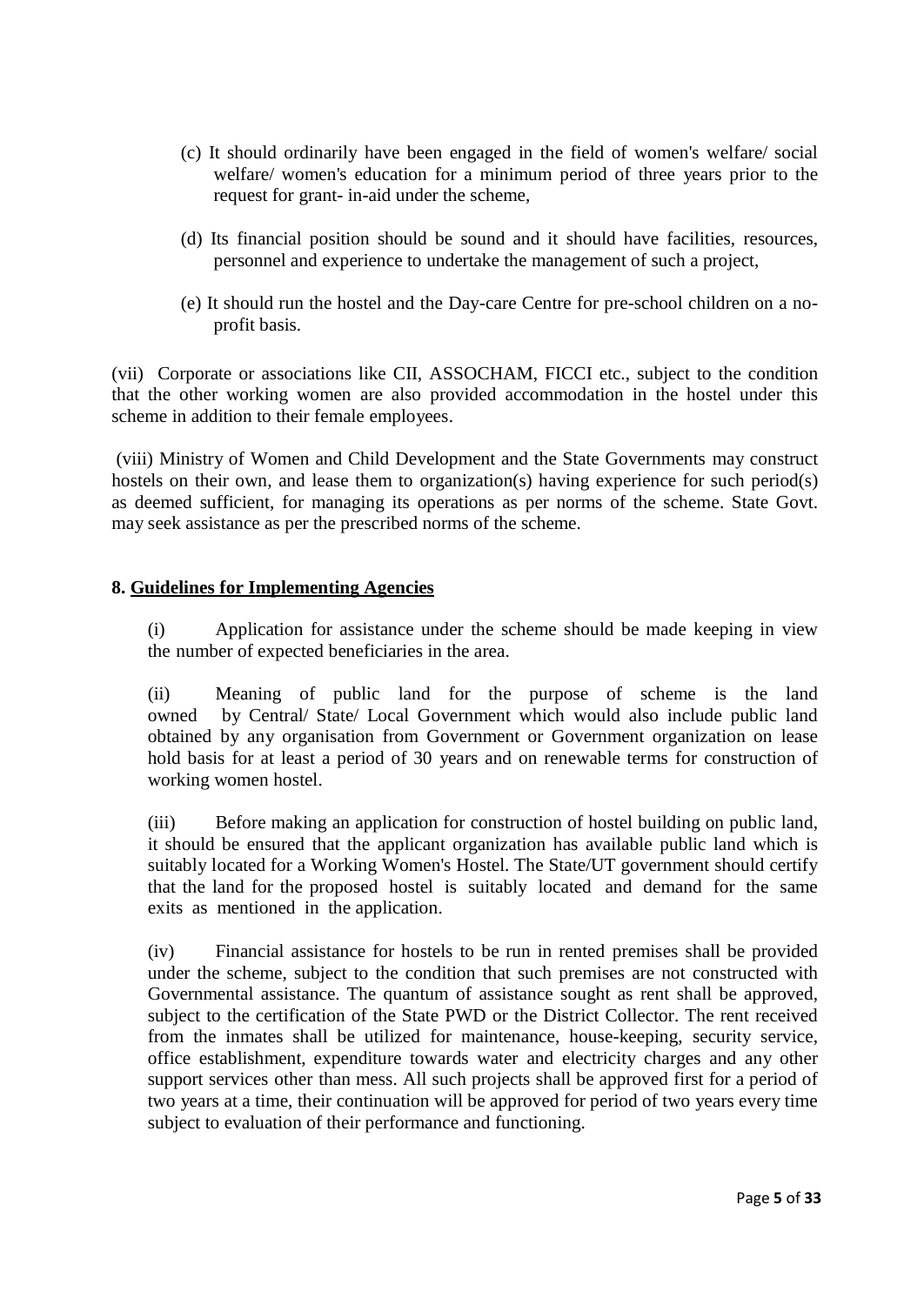(v) The organisations shall have to execute a bond in the approved form for an amount of the government grant at every time of release of grant securing to the government of India for the recovery of the amount paid as grant with the penal interest in the event of the grantee failing to comply with the conditions or committing breach of the conditions of the bond. The signatories to the bond shall be jointly and severally liable to refund to the President of India, the whole or a part amount of the grant with interest at ten percent per annum thereon or the sum specified under the bond.

(vi) The applicant should be clear that the hostel is meant for use by working women whose income does not exceed Rs. 50,000/- consolidated (gross) per month in metropolitan cities or Rs. 35,000/- consolidated (gross) per month in any other city/ town/ place. Women from disadvantaged sections of the society falling within this category should be given preference.

(vii) Maximum economy in the layout and building specifications should be exercised while preparing the plan. Provisions for rain water harvesting and facilities for differently abled persons are mandatory. Building Plan for construction of working women's hostel should be prepared as per the norms prescribed under the Scheme and certified by a registered architect and approved by the local authority.

(viii) The rates of various items/ services for construction to be adopted in the detailed structural/ financial estimates shall not be in excess of the schedule of rates of the PWD of the State concerned and a certificate to that effect shall be furnished by the State PWD or any other authority authorized/ prescribed by the State for such purpose.

(ix) While submitting the cost estimates for construction of hostels/ running hostels in rented premises, cost involved for providing washing machines ( one for 25 inmates or part thereof) and geysers/ solar water heating system of appropriate capacity need to be included separately.

(x) Normally, once the proposal is sanctioned, the hostel building shall be constructed in accordance with the plan approved by the Ministry (PSC), and no change in the plan shall ordinarily be made. The organization should therefore fully assure itself about the building plan before submitting proposal to the Ministry. However, in unavoidable circumstances, if the change of the building plan is necessary, the same by giving justified reason for changes of building plan properly certified by the State PWD may be forwarded to the Ministry for consideration of the PSC. In case the PSC is not satisfied with the reasons for the change of plan, the Ministry may withdraw the project from the organization and ask it to refund of grant with interest.

(xi) The applicant must keep in view that the hostel and Day-Care-Centre under the Scheme have to be run on a no-profit basis.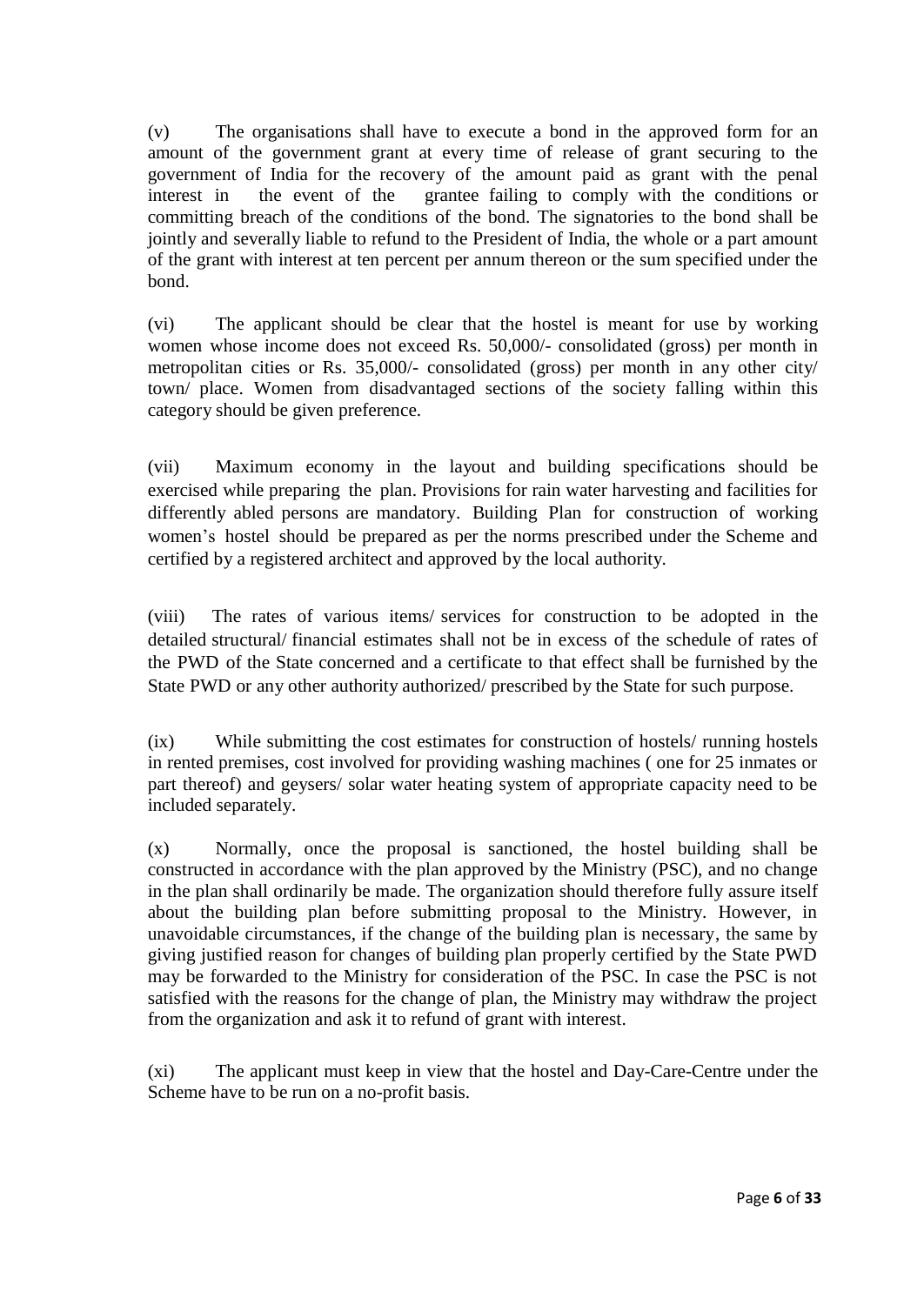(xii) In the event of any violation or breach of any provision of the scheme or the implementing agency/ hostel ceases to exist at any time or the hostel building is used for any other purpose, all assets created out of Government grant including the building shall revert to the Government of India.

(xiii) In addition to this, in case of any violation or breach of any provisions of the scheme by the civil society groups/ public trusts/ cooperatives/ corporate bodies, the State Government/ District Women's Welfare Committee may also initiate criminal proceedings by lodging an FIR against the defaulting implementing agency, and take strict legal action in order to recover the grant with a penal rate of interest as agreed in the bond furnished before the release of grant. Recovery of pending amount can also be made as if it were arrears of land revenue.

(xiv) The grantee organization/ agency/ individual shall, on its application being sanctioned under this scheme, furnish a bond in the approved form, to the effect that the hostel for which assistance is being provided, shall not be used for any other purpose than as a Working Women's Hostel, without the written permission of the Ministry of Women & Child Development;

(xv) In case the hostel building is proposed to be handed over to any other organization/ agency/ individual which is to be continued to run as a Working Women's Hostel under this scheme, prior written approval of the Ministry shall be mandatory.

(xvi) Construction of the hostel building shall be completed as soon as possible and in any case, not later than 24 months, from the date of receipt of the first instalment of grant-in-aid unless extension is granted by the Ministry of Women & Child Development.

(xvii) Competitive rates should be obtained before construction work is entrusted to any individual or body.

(xviii) If a voluntary organization/ institution has already received or is expected to receive a grant from some other official sources including such bodies as the Central Social Welfare Board etc. as are mainly financed by the Govt., the assessment of the Central grant will normally be made after taking into account the grant received from such official sources.

(xix) The implementing agency shall prominently display on the building, the name of the hostel and the endorsement "Assisted by the Ministry of Women and Child Development, Government of India", in English and Hindi/ Official language of the State or region.

(xx) The implementing agency shall prominently display on the Notice Board and on its application forms the conditions of admission in the hostel.

(xxi) The hostel shall be open to working women of all categories without any discrimination on the grounds of religion, caste, race, place of birth or language. Women under training for job will also be entitled to stay in the hostel but preference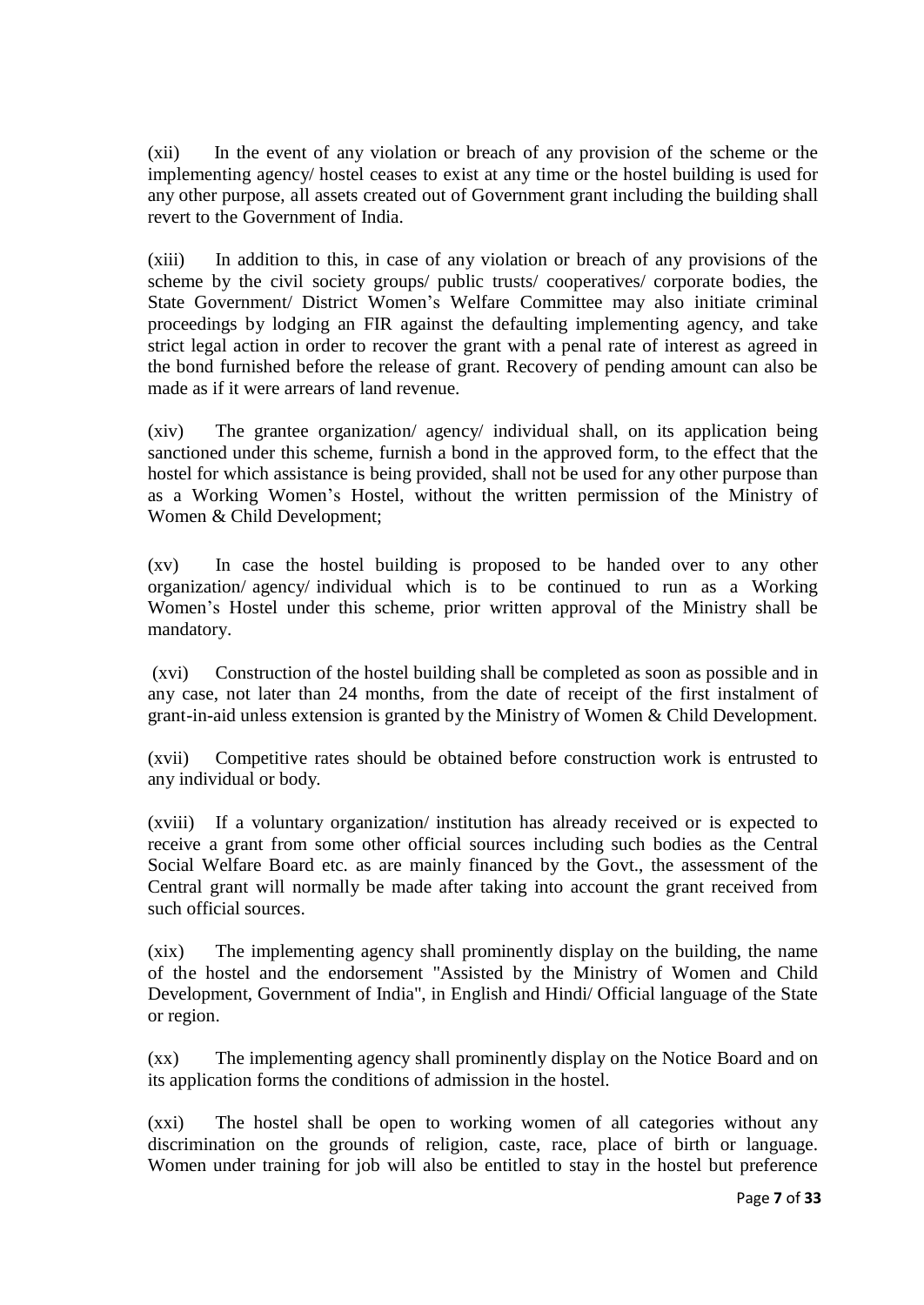will be given to the working women.

(xxii) Formal rules and regulations for admission of beneficiaries to the hostel, admission of children to the day-care-centre, and for the hostel administration detailing the form of application, procedure, rent and other charges etc. should be clearly laid down by the implementing agency.

(xxiii) The accounts of the hostel shall be maintained properly and separately and submitted as and when required. They shall always be open to check by an officer of the Central or State Government deputed for the purpose. The account shall be open to a test check by the Comptroller and Auditor General of India at his discretion.

(xxiv) The implementing agency shall maintain record of all assets acquired wholly or substantially out of Government Grant. Such assets shall not be disposed of or encumbered or utilized for purposes other than those for which grant was given without prior sanction of the Government of India. In case the organisation/ institution/ agency ceases to exist at any time, after sanction and during implementation of the project under the Scheme, such properties shall revert to the Government of India.

(xxv) Any unspent portion of the grant shall be refunded to the Government of India at once.

(xxvi) The implementing agency shall ensure that the hostel is open for inspection by an officer of the State PWD or of the CPWD or any other officers/ agencies/ persons designated for the purpose by the Central or State Government both during the period of construction as well as after the construction is completed. It shall be the duty of the head of the implementing agency to carry out instruction, if any, which may be issued in this behalf by the Central Government or the State Government as the case may be.

(xxvii) Inspection of the hostel premises shall also be made by the DWWC, as and when it is felt necessary.

(xxviii) Regular maintenance, repairs, upkeep etc. of the working women's hostel should be done by the implementing agency to ensure that the building/ hostel remains in good condition. Reasonable amount for the purpose should be computed and kept aside from the receipts/ revenues.

(xxix) The implementing agency, through the hostel staff, should encourage group activities for the residents and attempt to provide guidance to them as and when needed.

(xxx) Ex-servicemen may be considered for gainful re-employment on watch and ward duties in the working women's hostels.

(xxxi) The following additional facilities should be made available:

 CCTV at the main access, entry in the office and around the premises with a provision to keep Video back up of at least 15 days.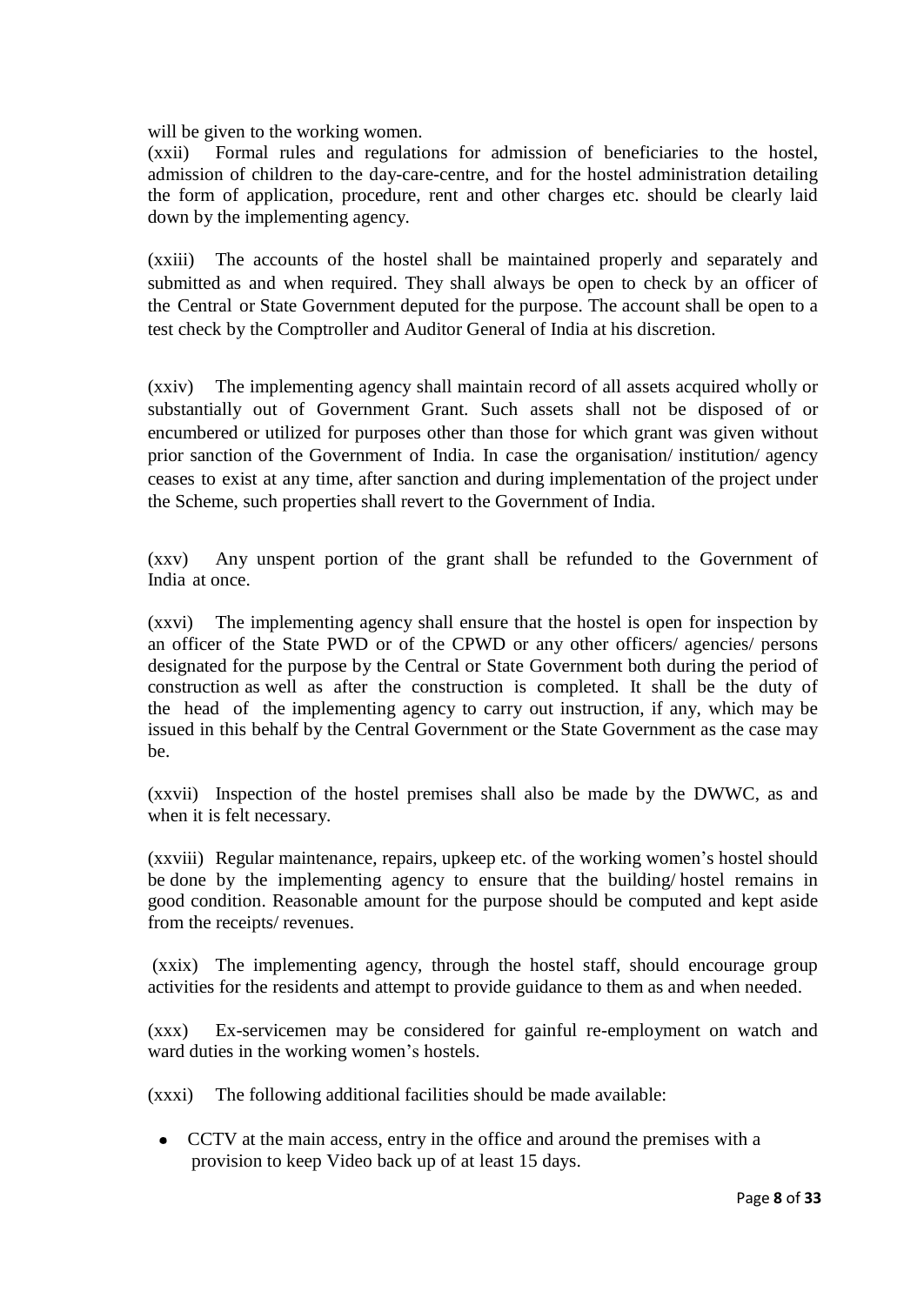- The Day care centre should be clean and well-ventilated. Adequate and safe play area outside the centre, with some play and reading materials for the children;
- Medical first aid, and arrangements to reach a doctor/ medical practitioner in case of need/ emergency;
- Attendance registers of the inmates and contact details of the mothers of the children

## **9. Procedure for Submission of Applications**

(a) First time, application in the prescribed form complete in all respect and duly approved by the District Women's Welfare Committee, should be submitted to the Ministry of Women and Child Development, Government of India, Shastri Bhavan, New Delhi through the concerned State Level Empowered Committee (SLEC).

(b) Each application for construction of hostel on public land should be accompanied by the following documents:

- (i) Prospectus of the agency/ association/ voluntary organization/ institution along with a brief description of its objects and activities;
- (ii) Constitution of the agency/ association/ organization/ Institution. Details of Management Committee giving names of its members and their PAN Card Details;
- (iii) Copy of the Annual Reports for the last three years;
- (iv) Audited accounts of the organization including auditors report, receipt & payment statement, income & expenditure statement and balance sheet for the last three years certified by Govt. auditors/ chartered accountant;
- (v) A copy of site-plan and building plan of the proposed working women's hostel building in accordance with the norms prescribed under this scheme, as certified by a registered architect along with the approval of the local authority and the building permission certificate stating that its construction of the hostel building has been permitted.
- (vi) Detailed item-wise estimate of the cost of construction of hostel building certified by PWD/ any other competent authority/ certified by a registered architect and the sources from which the remaining funds will be obtained;
- (vii) Documentary proof of the plot, on which the building is proposed to be constructed being a public land. Documents of lease deed of proposed land for the construction of working women hostel building signed between the Govt. authority (lessor) and the lessee (the applicant organization), shall be submitted along with the application. Apart from the other conditions of lease agreement, there must also be a condition included in the agreement that "the land should be used for the construction of working women hostel building."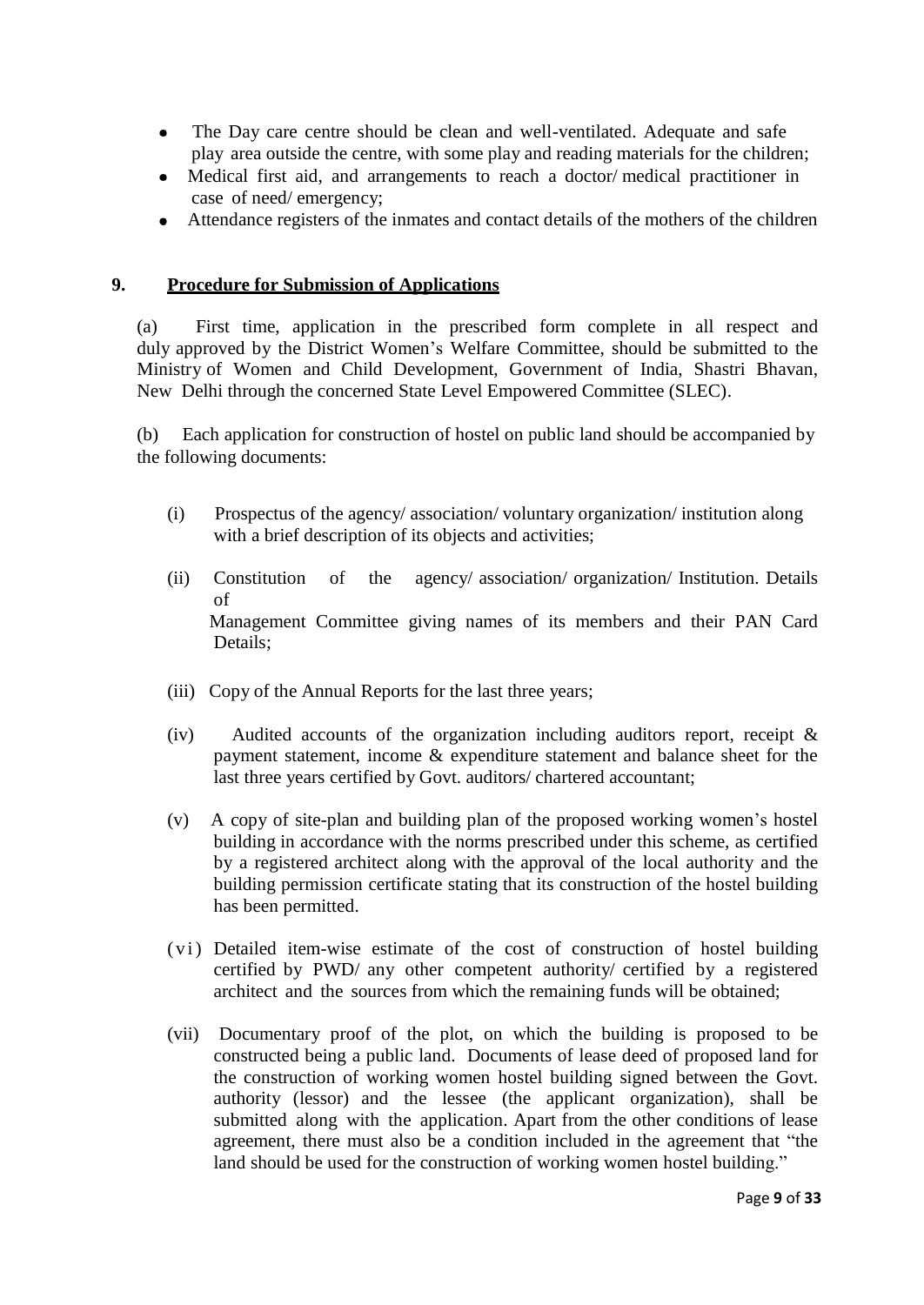(c) Applicant agencies seeking financial assistance for hostels in rented premises under this scheme shall submit following apart from the documents prescribed in 9 (b) i to iv above:

- (i) Copy of the intention of rent agreement with the land lord. Once the project is approved, the organisation shall submit fresh rent agreement certified by the competent authority;
- (ii) Detailed building plan along with financial estimates of the rented premises certified by State PWD/ District Collector, in which it is proposed to run the hostel, giving items wise details of recurring and non-recurring expenditure**.** Amount of rent provided yearly to the agencies running the hostel will be as assessed by the State PWD/ District Collector. The rent deed to be entered into will be valid for two years after which the agency will have to apply for renewal. Revised rate of rent, if required, shall be made only at the time of submission of application for the renewal of the project.

## **10. Authorities concerned with the Scheme**

(a) The **Project Sanctioning Committee (PSC)** of the Ministry of Women & Child Development shall be the final authority for accepting, reviewing, and sanctioning of proposals for assistance under the scheme. The final decision as to the release of grants shall also be taken by the Project Sanctioning Committee. The Committee would comprise of following members:

- 1. Secretary, Ministry of Women and Child Development (Chairman)
- 2. Financial Advisor, Ministry of Women and Child Development
- 3. Secretary in charge of Women and Child Development Department/ relevant Department of the concerned State Government or his/ her representative.
- 4. Joint Secretary of the concerned bureau of the Ministry of WCD
- 5. Director/ Deputy Secretary dealing with the Scheme of working women hostel
- 6. Director (Works), CPWD or its representative

(b) The State Government, through a State Level Empowered Committee (SLEC) which may be constituted for this purpose by the State, will be responsible for undertaking needs assessment for working women's hostels under the scheme in their state, recommending proposals *suo moto*, and dissemination of information on availability of hostels under the scheme. The State Level Empowered Committee shall be constituted under the chairmanship of Secretary, Department of women and child development or the Department dealing with the subject matter of welfare of women and children. Other members of SLEC shall be selected by the concerned Secretary of the State Govt. (i.e. Chairman of the SLEC.)

(c) District Women's Welfare Committees (DWWC) shall be established by every state in every district, with the responsibility of assisting the State Governments in conducting the actual gap analysis by doing need assessment and mapping of existing facilities in their respective districts to identify public land/ locations fit for establishment/ running of hostels, forwarding and recommending proposals, sending recommendations for release of instalments of the grant, and undertaking periodic monitoring of the functioning of hostels in their district, as provided under the scheme. The DWWC shall be headed by the District Collector/ District Magistrate/ Municipal Commissioner as the case may be, and shall have 6 other members, including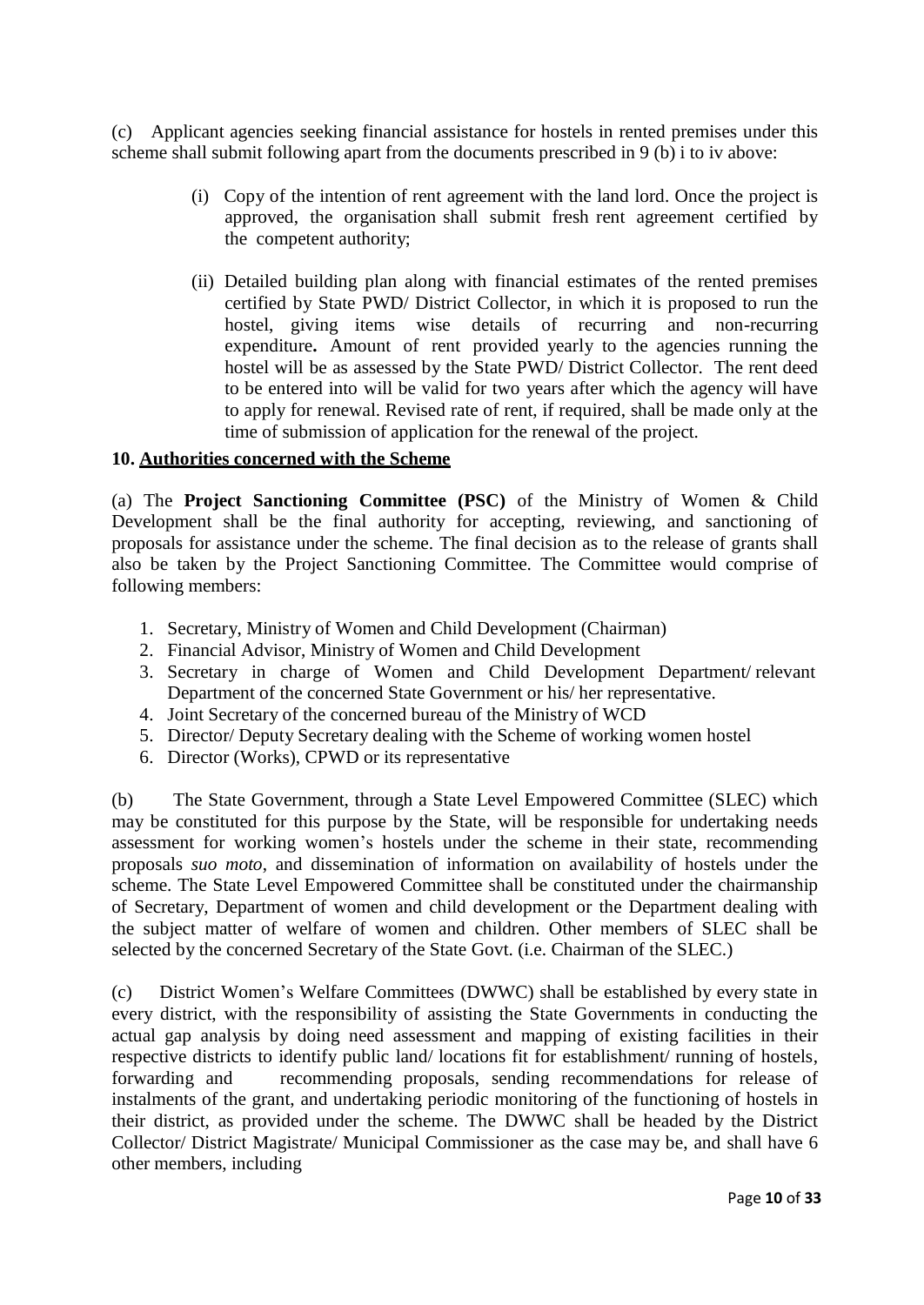- Superintendent of Police
- District Social Welfare Officer/ Probation Officer/ any other State Government representative,
- PWD Engineer
- Representative of District Legal Services Authority
- Representative of an NGO working in the district, which has not proposed or is implementing a project under this Scheme
- Other eminent persons of the district at the discretion of District Collector/ District Magistrate/ Municipal Commissioner or the competent district authority.

Provided that at least two members of the DWWC shall be women.

## **11. Pattern and Conditions for release of grant**

**For construction of hostel building-** The pattern of release of the approved grant for construction cost for new hostels shall be in 3 instalments, in the ratio of 50:40:10. The onetime grant for purchase of furniture and common area facilities shall be released with the final instalment of 10% of the construction cost.

- (a) **First instalment** will ordinarily be released with the sanction of the Project.
- (b) **The second instalment** will be released when the implementing agency has already spent the previous instalment along with its own proportionate share of cost in the construction of the building.

Requests for release of second instalment will be accompanied by:

- i) A certificate from the concerned District Women's Welfare Committees (DWWC) that the progress of construction is satisfactory and the stage of construction has been completed for which the previous grant was released.
- ii) Utilization Certificate (UC) of the previous instalment(s) and an up to date consolidated statement of the actual expenditure incurred on execution of the approved plans and estimates, duly certified by a Chartered Accountant/ Government Auditor. The expenditure reflected therein should not be below 50 % of the approved estimates. It should be clearly certified in the UC by the competent/ authorized authority that the stage of construction has been completed for which the previous grant was released.
- iii) A statement indicating Half Yearly physical progress on the construction work in the format (**Annexure-I**)
- iv) Dated Postcard-sized colour photographs showing detailed physical progress of the construction work from at least four corners, including one photo with the name board of the implementing agency mentioning that the hostel building is being constructed with the financial assistance of the Ministry of Women and Child Development in both Hindi/ Official language of the state and English.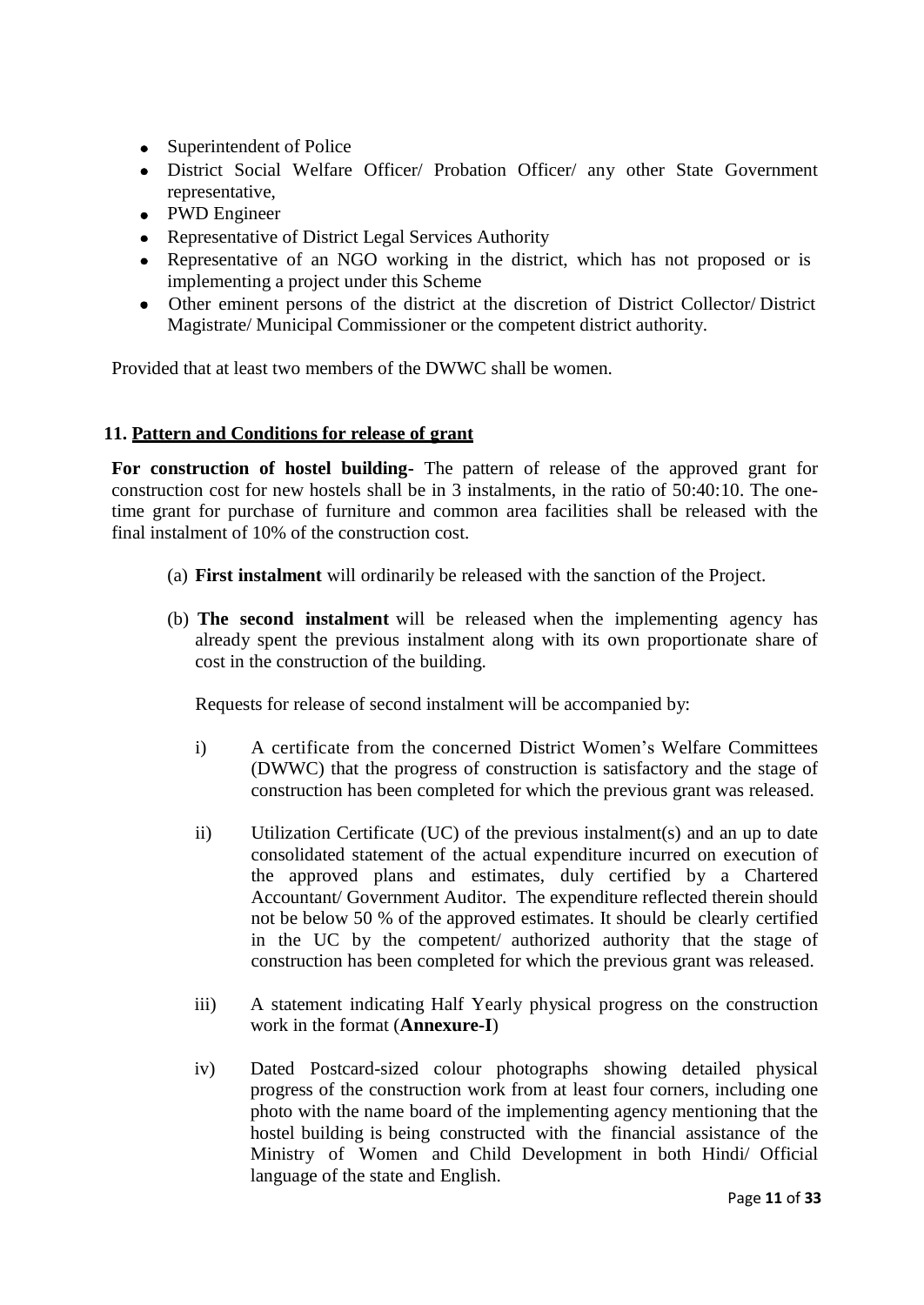- (c) The third and final instalment of 10% along with the one-time grants mentioned above will be released (reimbursed) on the completion of the construction, provided the following documents are forwarded by the State Govt. with their recommendation :
	- i) A Completion certificate from State PWD/ CPWD/ Housing Board to the effect that the building has been completed in accordance with the approved plans and estimates; and
	- ii) Consolidated Utilization Certificate and Statement of Expenditure incurred on the construction of building duly audited by the authorized auditors/ Govt. auditors/ Chartered Accountant.
	- iii) Dated photographs of at least four corners of the building, front elevation, side elevation and one close up showing the name board mentioning that the hostel building has been constructed with the financial assistance from the Ministry of Women and Child Development.
	- iv) Inspection Report from the DWWC, giving the details of general condition of the hostel and facilities provided in the hostel along with the details of present occupancy, if any, against the approved occupancy of the hostel
	- v) Copies of the working women hostel bye-laws framed in accordance with the guidelines and norms prescribed in the Scheme.

**For the Hostels in Rented Premises-** release shall be made on yearly basis. One-time grant for purchase of furniture etc. as prescribed in Clause  $5(c)$  above, shall be released with the instalment of first year only.

- (a) First instalment will ordinarily be released with the sanction of the Project, along with fresh rent agreement with the land lord and two colour photographs of the hostel with the name board mentioning that the working women hostel is being run with the financial assistance of the Ministry of Women and Child Development.
- (b) Second year instalment will be released on submission of following documents:
	- i. Utilization Certificate along with audited accounts of the previous instalment.
	- ii. Inspection Report by the DWWC giving the details of general condition of the hostel and facilities provided in the hostel along with the details of present occupancy against the approved occupancy of the working women's hostel, Half Yearly Reports of the previous year and recommendation of the State Government for the release of the second instalment to the organisation.
	- iii. The DWWC may also send directly to the Ministry a report recommending the release of the next year instalment along with the documents as prescribed in (b) (i)  $\&$  (ii) above, with copy endorsed to the State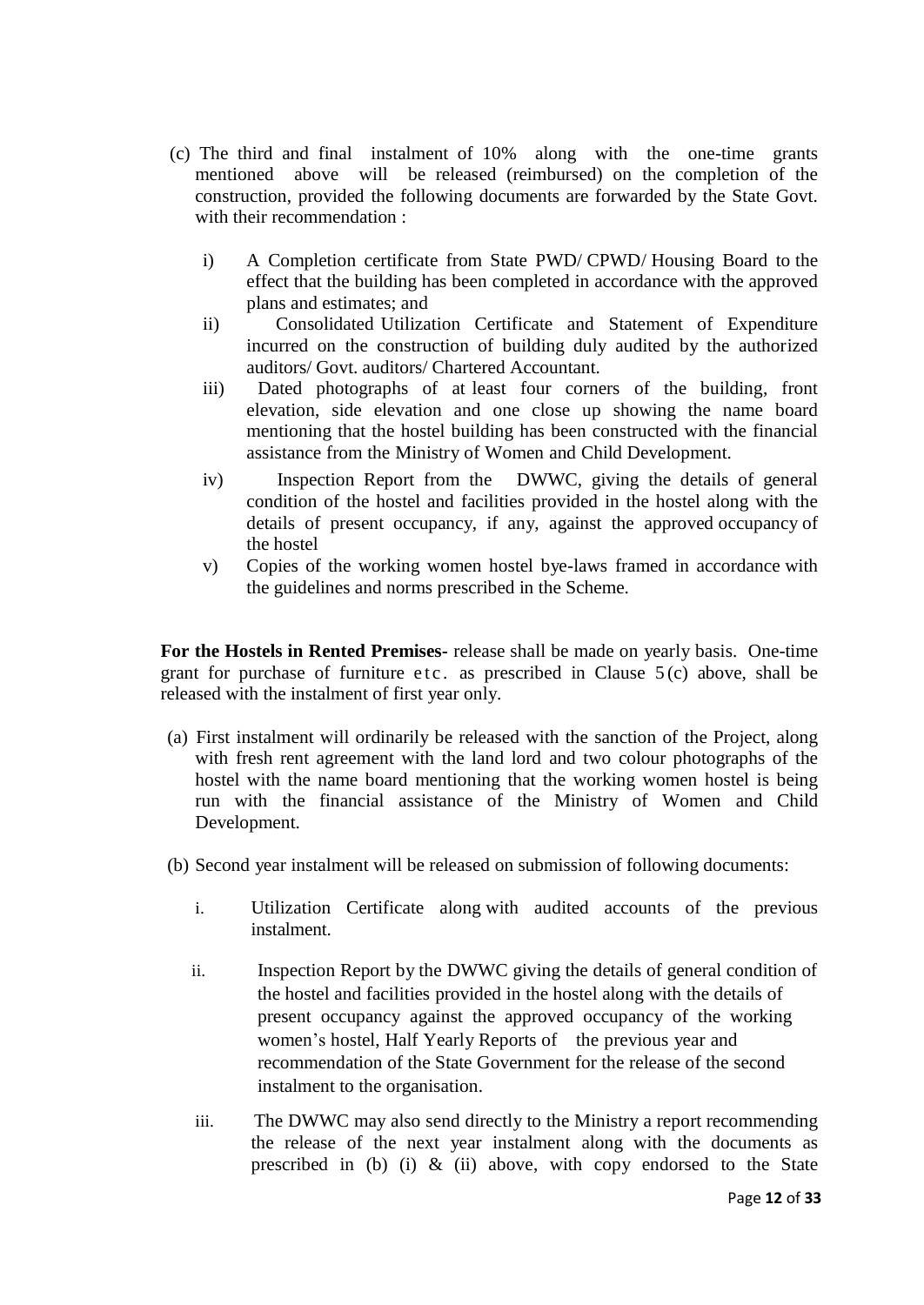## Government.

The project will be reviewed after every two years and if approved by the Project Sanctioning Committee for continuation in the next block of two years, the financial assistance for the hostel in rented accommodation shall be continued for the next block of two years on the submission of same documents as mentioned above.

## **12. Guidelines for District, State and Central State and District Authorities**

(i) The State Government should ensure that public land for working women's hostels is earmarked in all new institutional areas and economic zones being set up in the states, keeping in view the employment potential for women in the area. For this purpose, the State Government may direct all Development Authorities to undertake this exercise of earmarking public land for such hostels in new/ existing colonies, as the case may be;

(ii) State/ UT government shall undertake needs based assessment for ascertaining demand of hostels. On the basis of these assessments, land for hostels under this scheme shall be earmarked in smaller towns/ non-metropolitan areas as part of town and country planning by the State/UT Government through the district administration. Recommendation for this purpose may be made by the DWWC to the State Government/District administration;

(iii) The earmarked public land may be leased out to eligible agencies/ organisations including NGOs with an established record of providing support services to women or working for disadvantaged sections of the society, for at least a period of 30 years and on renewable terms for the construction of working women hostel.

(iv) State Governments should consider enactment of legislation or amendment to existing laws, if deemed necessary, to ensure earmarking and availability of public land for the hostels;

(v) The Central Government may also undertake or request the concerned State Government to undertake needs assessment, and ensure earmarking and allocation of public land for the purpose of construction of hostel or hostel on rented premises.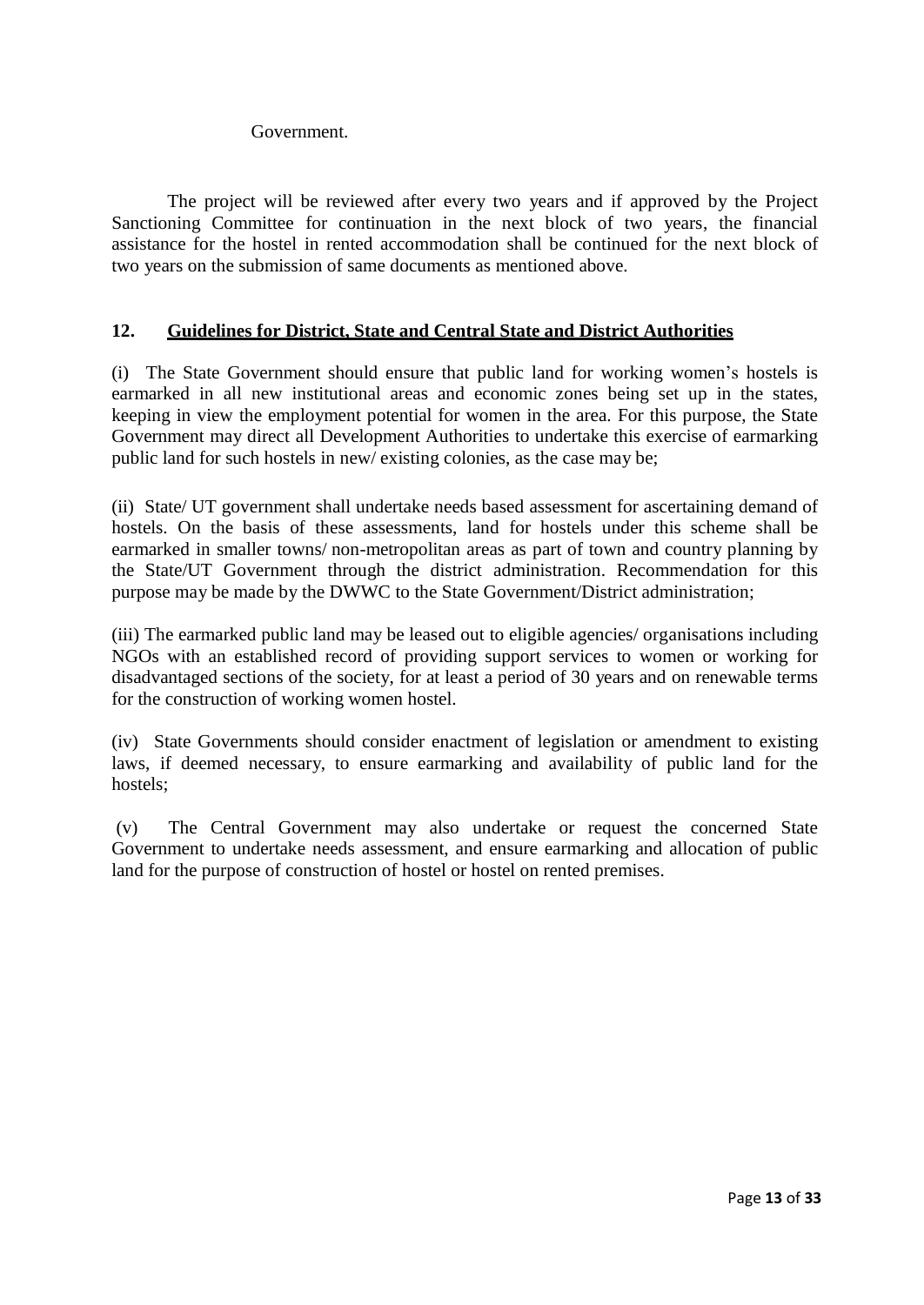## **13. Evaluation and Monitoring of the Scheme**

Regular monitoring of the functioning of the hostels under this scheme shall be the responsibility of the District Women's Welfare Committee. Half-Yearly report on the implementation of the scheme as prescribed in the scheme shall be sent to the Ministry by the DWWC, with a copy to the State Government. Monitoring of management of the hostels on day to day basis, shall be done by the Hostel Management Committees (HMCs), which shall send its recommendations and quarterly reports to the DWWC. The HMC shall meet once on a fortnightly basis or in case an issue arises for immediate resolution.

The Hostel Management Committee shall comprise of the following:

- Resident Superintendent
- Official from the District Administration/ District Social Welfare Officer/ Probation Officer
- $\triangleright$  Protection Officer/ rehabilitation Officer of that area
- $\triangleright$  Two of the senior residents
- $\triangleright$  Prominent social worker/ representative from prominent organisation in that area

The Ministry of Women and Child Development will put in place an effective mechanism for inspection/ monitoring of the projects sanctioned under the Scheme, for which upto 3% of the cost of the Scheme can be incurred. It may commission third party evaluation of the scheme at all India level after every 5 years. The State Governments may also be allowed to commission any evaluation study for which a need is felt by the State Government. The State Government may submit a proposal for the evaluation study in advance to the Government of India for approval and funding under the scheme.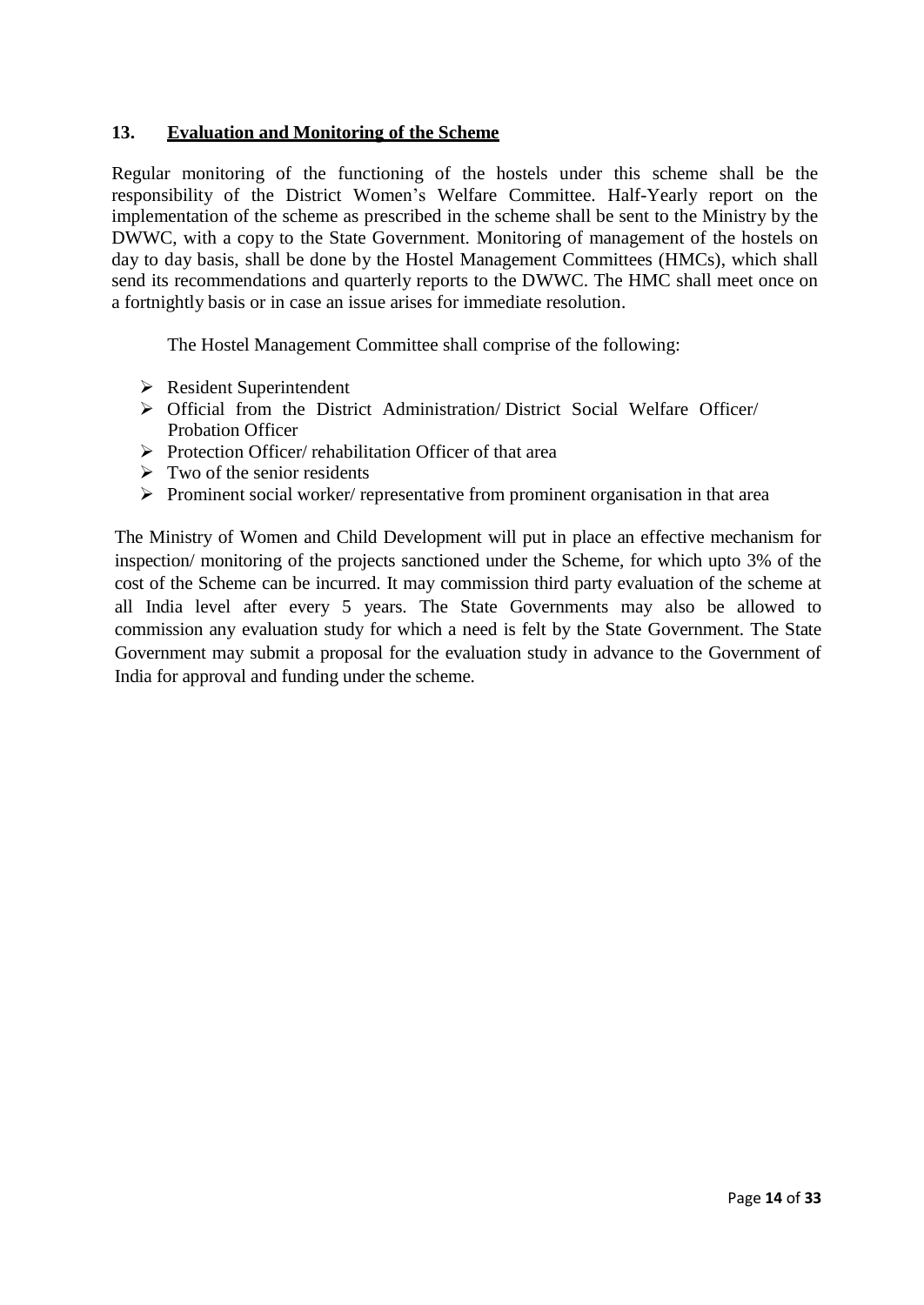**Application for Grant in Aid under the Scheme for Working Women Hostel (for construction/ expansion/ maintenance/ strengthening of hostel buildings)**

|              | From: $\qquad \qquad$                                                                                                                                                                                                         |
|--------------|-------------------------------------------------------------------------------------------------------------------------------------------------------------------------------------------------------------------------------|
|              |                                                                                                                                                                                                                               |
|              |                                                                                                                                                                                                                               |
|              | Pin Code:                                                                                                                                                                                                                     |
|              | To,                                                                                                                                                                                                                           |
|              | The Secretary to the Government of India<br>Ministry of Women and Child Development<br>Shastri Bhawan, New Delhi-110001                                                                                                       |
| Through:     | Department of the state of the state of the state of the state of the state of the state of the state of the state of the state of the state of the state of the state of the state of the state of the state of the state of |
| $Subject: -$ | Grant in aid under the Scheme of Working Women for construction/expansion/<br>strengthening/maintenance the hostel building and facilities for working women                                                                  |

Sir,

I submit herewith an application for grant under the Scheme of Assistance for working women hostel for *(subject on which assistance is sought).* I have read the rules and regulation of the scheme and I undertake to abide by them. On behalf of the Management, I further agree to the following conditions:

- (a) The hostel will be constructed on Public land only (relevant only for application seeking financial assistance for construction and expansion);
- (b) The hostel will be used for working women as per the guidelines laid down in the scheme;
- (c) All assets acquired wholly or partially out of the Central grant shall not be encumbered or disposed off or utilized for purpose other than those for which the grant is given. It the organisation ceases to exist at any time, such properties shall revert to Government of India;
- (d) The accounts of the hostel building will be maintained properly and separately. These will be open to check by any officer deputed by the Govt. Of India or the State Government. These will also be subject to a test check by the Comptroller & Auditor General of India;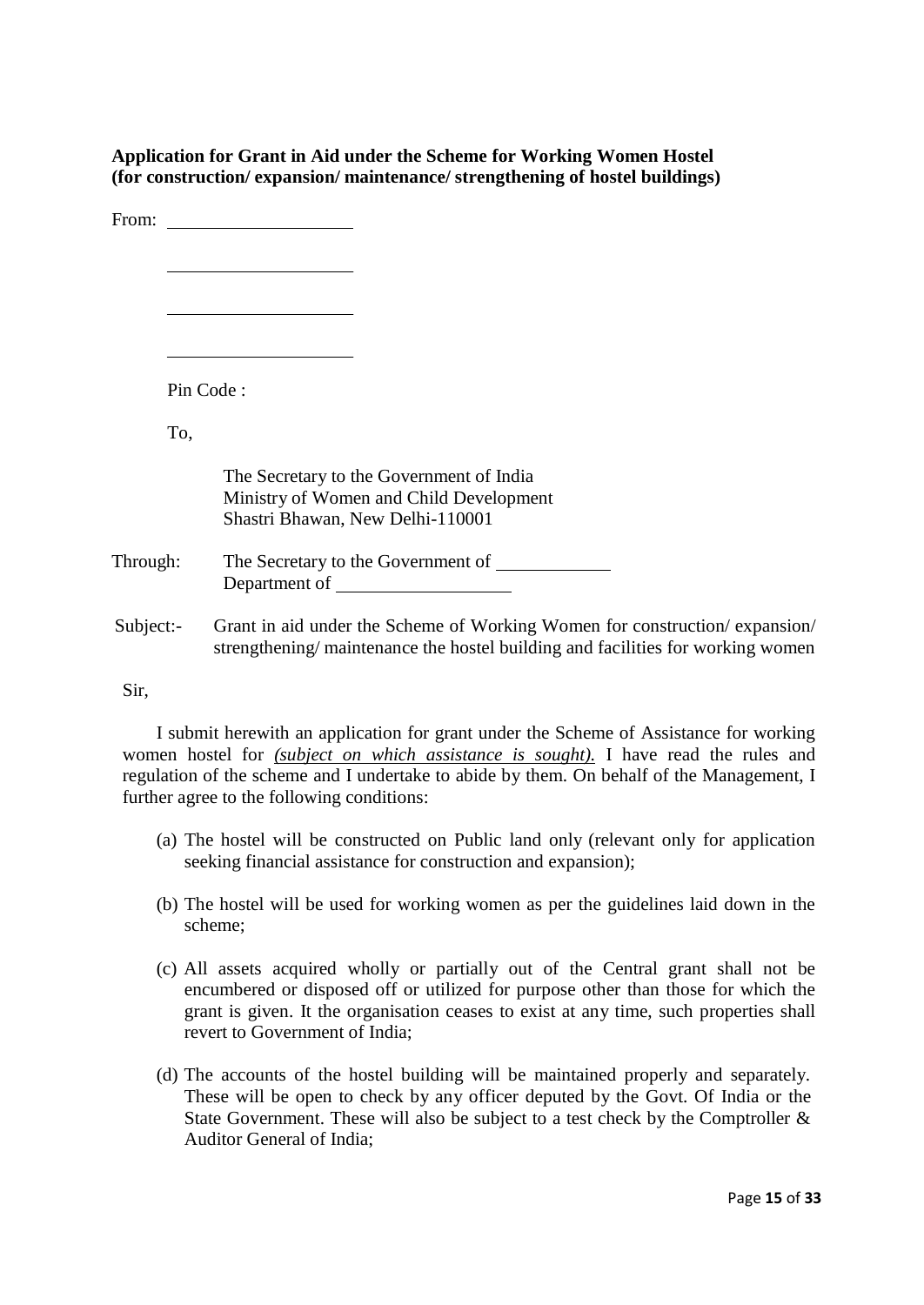- (e) If the Central Government or the State Government has reason to believe that the grant is not being utilized for the purpose for which it has been sanctioned, the Government of India may stop payment of further instalments of the grant and will be free to recover the grants already sanctioned along with penal interest in such number of instalments, as it may deem appropriate or may take over the building of the hostel constructed with the grant-in-aid under the Scheme;
- (f) The organisation shall exercise reasonable economy in expenditure on construction/ expansion/ maintenance/ strengthening of the hostel building (as the case may be);
- (g) The building shall be completed not later than 24 months from the date of sanction of the first instalment of grant-in-aid unless extension is granted by the Government of India;
- (h) There shall not be any Change in building plan once approved by the Ministry;
- (i) Progress Reports on the construction/ maintenance/ expansion/ strengthening of the hostel project shall be furnished regularly to the Central Government and the State Government. The organisation shall also furnish progress reports on the running of the Hostel to the Central Govt./ State Govt. on regular basis or as prescribed in the scheme;
- (j) The organisation will bear the balance of the estimated expenditure on the project either from its own resources or with the help of the State Government.

Encl : Application Yours faithfully,

(Signature)

Name in block letter Date Designation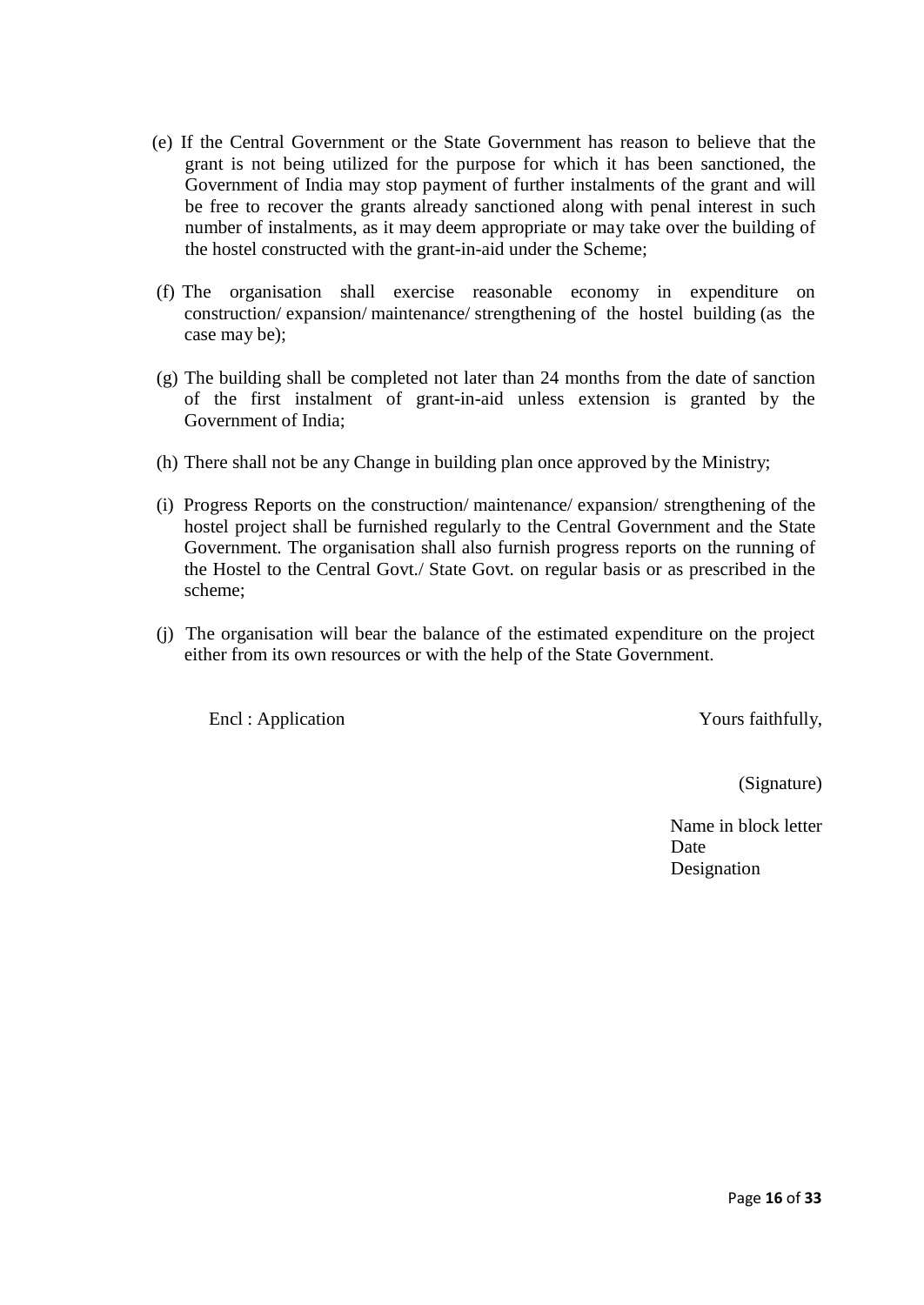## **Government of India Ministry of Women and Child Development**

## **Scheme for Working Women Hostel**

**(for construction/ expansion/ maintenance/ strengthening of hostel buildings)**

## **Part-I Organisation's Details**

 $\overline{\phantom{a}}$ 

\_\_\_\_\_\_\_\_\_\_\_\_\_\_\_\_\_\_

(Note: Application received in an incomplete form will not be entertained)

- 1. Name of the organisation:\_
- 2. Complete address of the organisation with telephone/ fax number and email address: Pin Code: Telephone & Fax Numbers: Email Address: Name and Mobile number of contact person (s): Aadhar Number of Main Functionaries : (in respect of NGO/ Trust)
- 3. Brief history of the Organisation and description of its objects and activities:
- 4. Nature of the Organisation (PSU/ Autonomous/ NGO/ Trust, Corporate Houses etc.)
- 5. Registration No. and Date (if applicable):\_
- 6. Article of association and Constitution of the Organisation (if applicable):
- 7. List of current members of the Executive Committee with their occupation and background:
- 8. Number of female members in the executive committee:\_
- 9. Financial documents of the organisation (Audit Report, Balance Sheet, Statement of Receipt & Payment and Income & Expenditure) for the immediate three years:
- 10. Copy of the latest annual reports for the last three years;
- 11. Major Programmes of the Organisation under implementation at present:\_ \_\_\_\_\_\_
- 12. Whether the organisation has been blacklisted ever by any authority? If yes, detail there of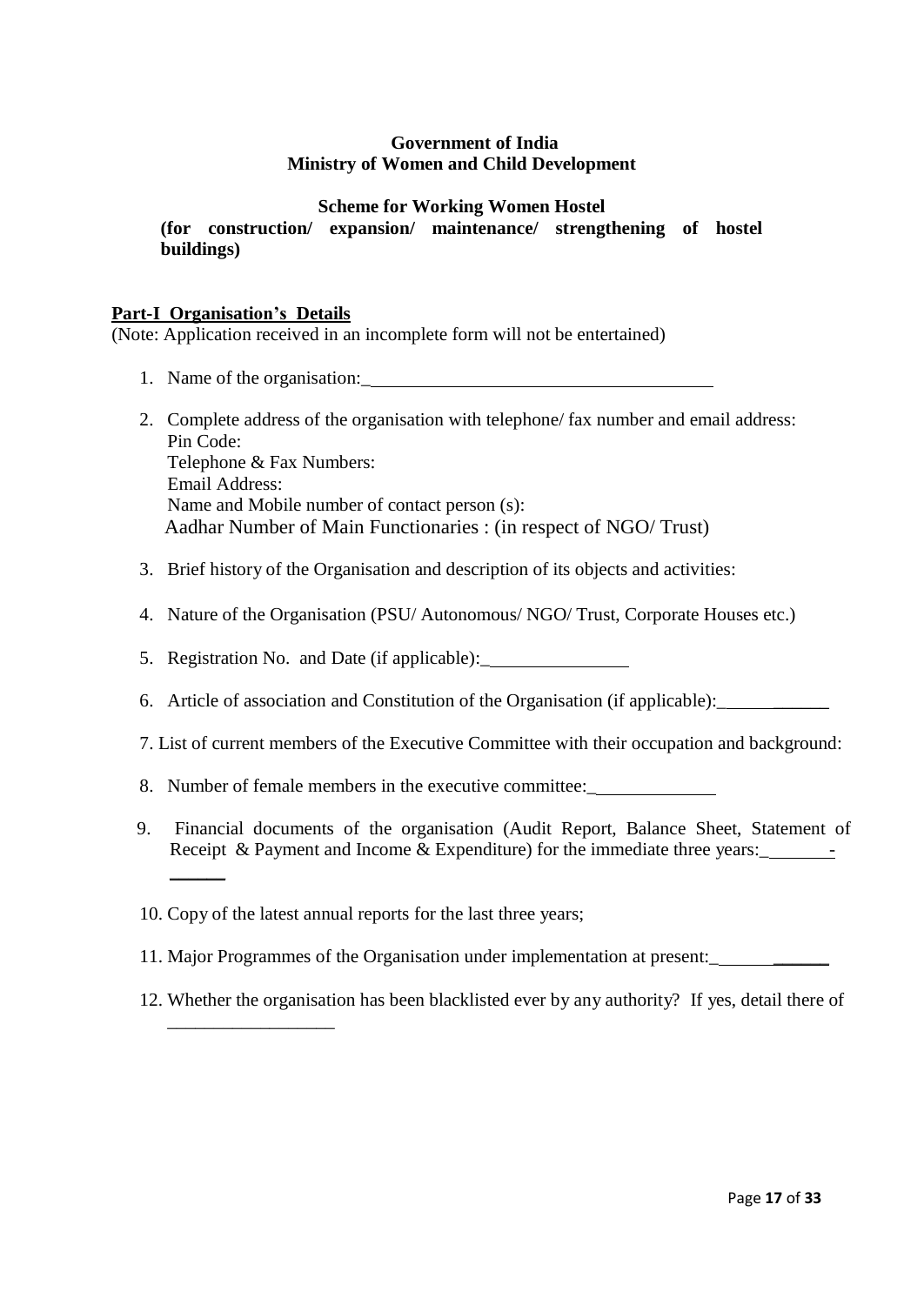## **Part-II- Organisation's Capability**

- 13. Background of the Organisation (Nature of activities)
- 14. Has the organisation constructed/ run any working women hostel? If yes, give details (date when constructed/ running, capacity of the hostel, number of occupants, distance from the proposed hostel if in the same district/ city/ town):
- 15. Has the organisation undertaken any project/ programme of the MWCD ? If so, the details thereof (name of programme with details of amount received and Utilization Certificate etc.): Name and details of the project:

Date of sanction by the MWCD

Amount of grant received from MWCD (Attach copies of Utilization Certificate)

16. Has the organisation undertaken any project/ programme any other Ministry/ State governments/ international agencies/ banking organisations etc.?

Name and details of the project:

Date and year of sanction:

Amount of grant received:

17. Infrastructure available in the organisation:

## **Part-III- The proposal for construction/ expansion of working women hostel**

18. Whether public land is available for the proposed construction of new working women hostel

Plot No./ Survey No. Area Road Location **Block District State** Pin code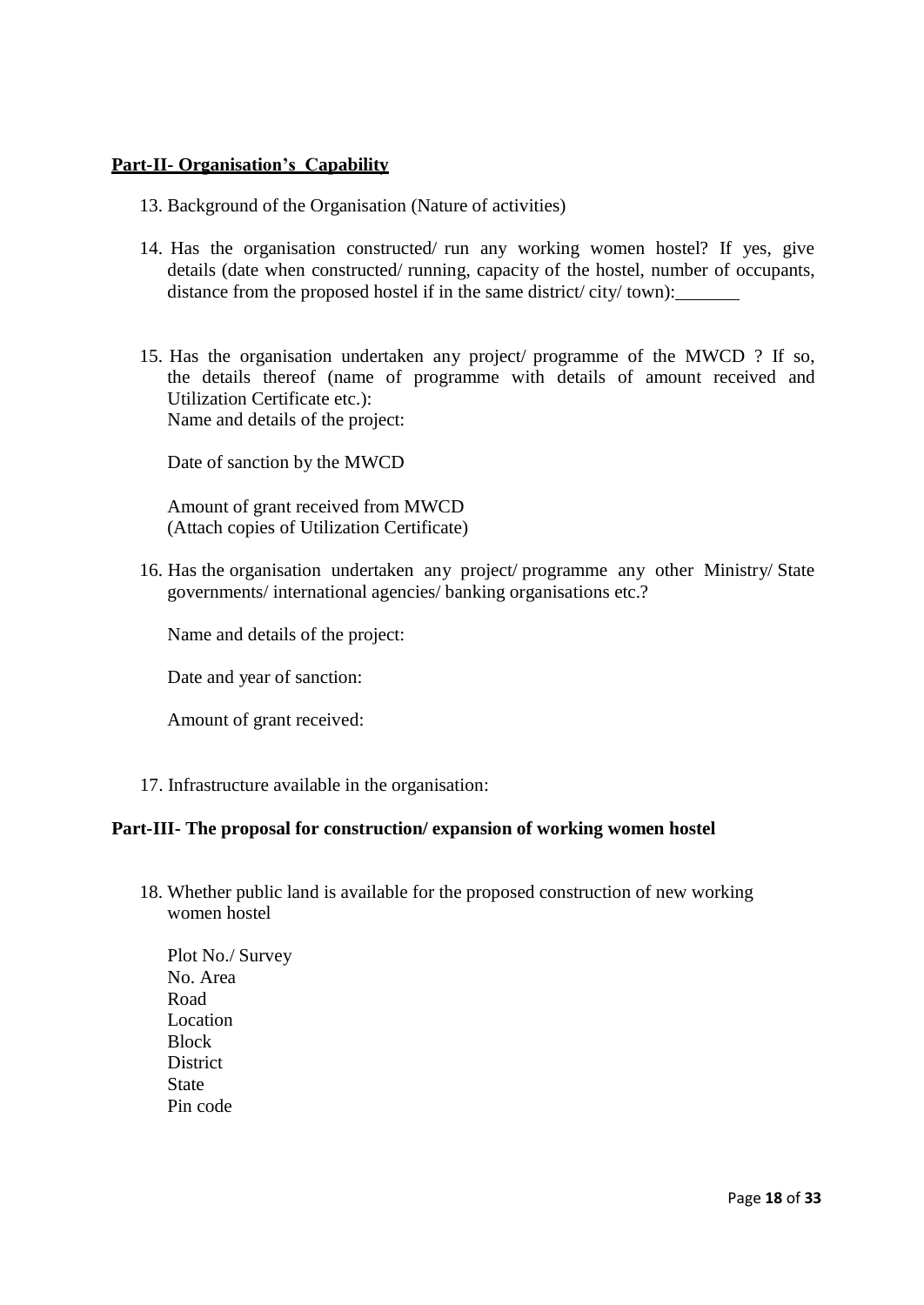19. Capacity of the proposed Hostel:-

Working Women: Number of working women Day care centre: Number of children

- 20. Likely date of commencement and completion of the project:
- 21. Details of the proposed hostel building (copy of the site plan, building plan certified by registered architect and structural estimate certified by State PWD to be attached). Area norms should be as per the Annexure III of the Scheme)
	- a) Total Plinth Area/ Covered Area:
	- b) Estimated cost of the building:
	- c) Construction Details:

| Details of<br>the floor | Accommodation/No.<br>of living rooms | Size of<br>the<br>room | Area in<br>Sq. mt. | Capacity<br>of the<br>room | Total<br>Capacity |
|-------------------------|--------------------------------------|------------------------|--------------------|----------------------------|-------------------|
| First                   |                                      |                        |                    |                            |                   |
| Second                  |                                      |                        |                    |                            |                   |
| Third                   |                                      |                        |                    |                            |                   |
| Fourth                  |                                      |                        |                    |                            |                   |
|                         |                                      |                        |                    |                            |                   |
| Common<br>facilities    | Day Care centre                      |                        |                    |                            |                   |
|                         | Dining Hall                          |                        |                    |                            |                   |
|                         | Kitchen                              |                        |                    |                            |                   |
|                         | <b>Store</b>                         |                        |                    |                            |                   |
|                         | Pantry Visitor's                     |                        |                    |                            |                   |
|                         | room Multipurpose                    |                        |                    |                            |                   |
|                         | room Warden's                        |                        |                    |                            |                   |
|                         | room Office                          |                        |                    |                            |                   |
|                         | Bath rooms & WCs                     |                        |                    |                            |                   |
|                         | Other facilities                     |                        |                    |                            |                   |
|                         |                                      |                        |                    |                            |                   |
|                         |                                      |                        |                    |                            |                   |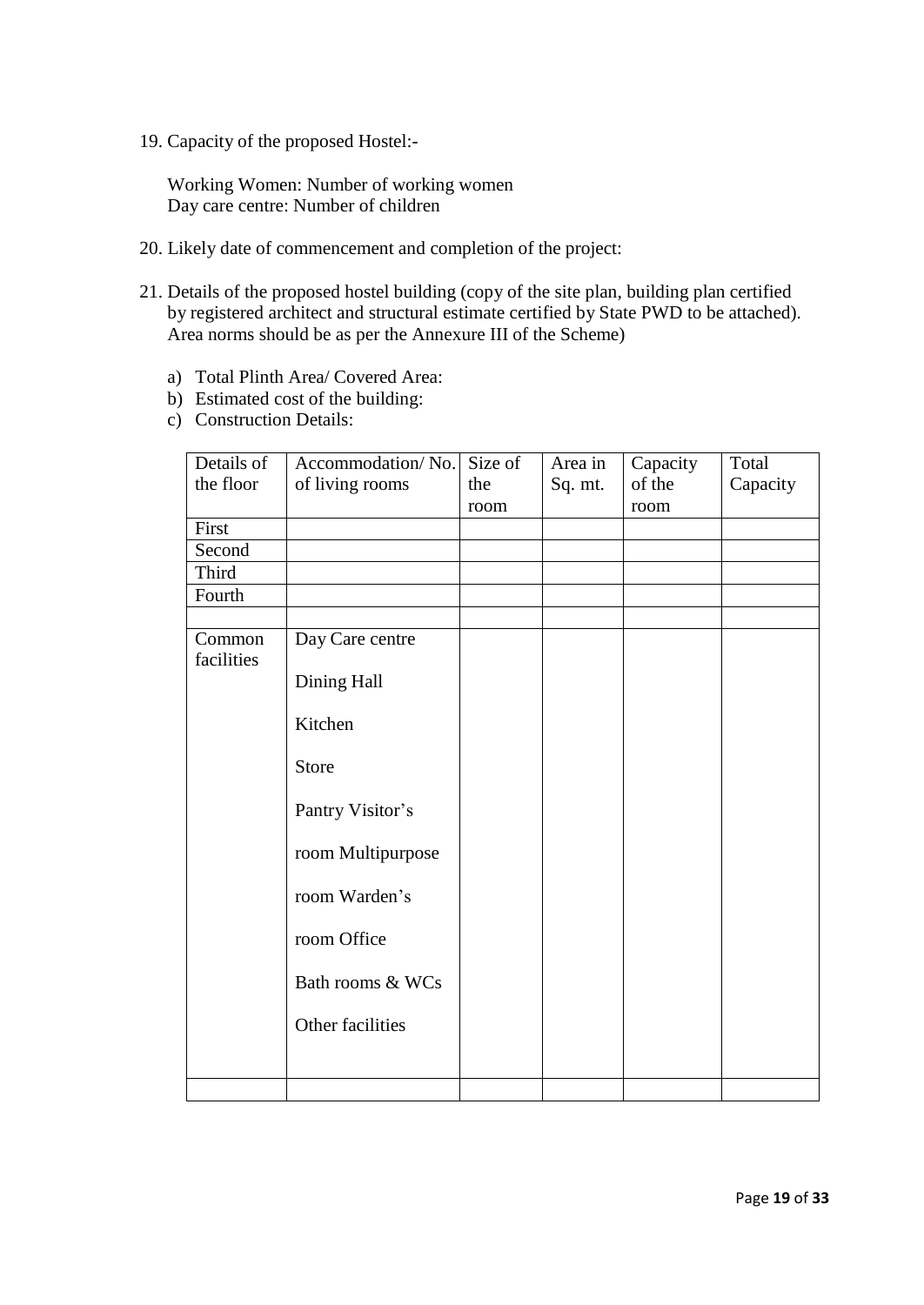- 22. Whether the project is likely to be assisted by some other official or non-official agency? If so, their name and the extent of assistance proposed to be provided by each may be indicated:
- 23. Whether trained staff and other suitable facilities for undertaking construction are available? If so, give details:\_
- 24. Expenditure details-
	- (a) Total estimated expenditure on the project:
	- (b) Amount of grant required from Govt. Of India
	- (c) Amount proposed to be provided by the organisation:

## **Part-IV- Justification for the proposal for construction/ expansion of working women hostel**

- 25. Population of the Town/ Block/ District where the hostel is proposed to be constructed:--
- 26. How many such working women hostels are available in the proposed area and their capacities? If there is such hostel available, site reasons for additional hostel.
- **27.** Justification for construction/ expansion of a Working Women hostel at the proposed location (May attach a separate sheet).
- 28. List of documents to be submitted :
	- (a) Prospectus of the Organisation/ brief description of its objects and activities;
	- (b) Constitution of the Organisation
	- (c) Copy of the Board of Management and the particulars of each member
	- (d) Copies Annual Reports for the latest three years
	- (e) Detailed structural and financial estimates of the hostel building, giving itemswise details of recurring and non-recurring expenditure and basis of rates.
	- (f) Sources from which the remaining funds to be met
	- (g) Information relating to the grants received or promised by or the requests made to other bodies e.g. State Governments, local bodies, etc. for construction of the proposed hostel building. The decision of these bodies on such requests would be co communicated;
	- (h) A Statement of full Receipts & Payments, Income & Expenditure Accounts of the Organisation for the last three years and a copy of the Balance Sheet for the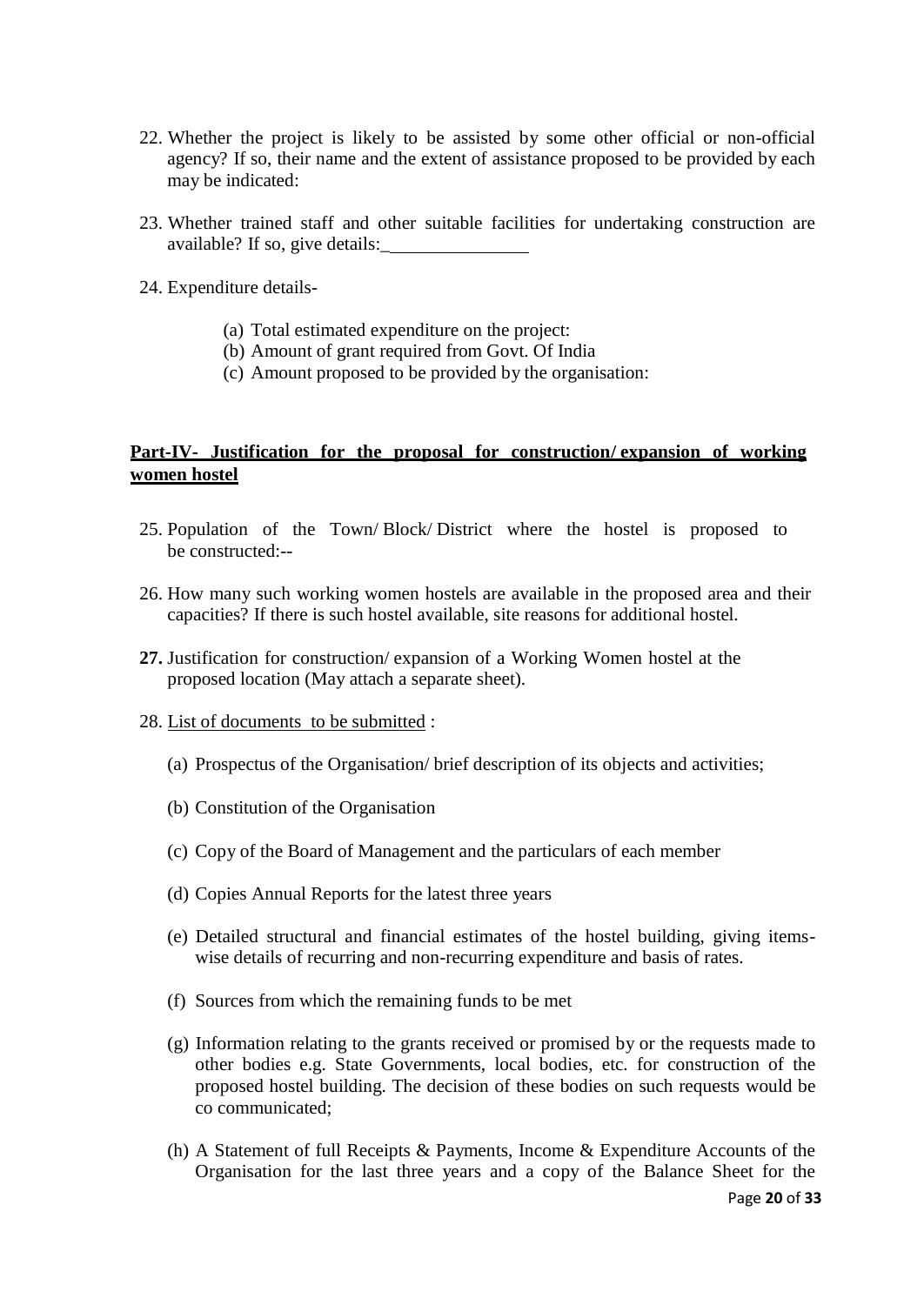previous year certified by authorized auditor/ Chartered accountant;

- (i) Copy of site plan, building plan etc. certified by registered architect. Structural estimate countersigned by State PWD.
- (j) A copy of building permission certificate stating that its construction of the hostel building has been permitted by the Local Authority.
- (k) A certificate from State PWD to the effect that the rates of construction to be adopted are not in excess of the Schedule of Rates of the PWD of the State duly countersigned by competent authority of State PWD;
- (l) Documentary Proof of possession of public land proposed for the construction of working women hostel building;
- (m) List of additional papers, if any:
- (n) Additional Information, if any:
- (o) Approved copy of the building plan and certificate from the competent authority that the construction of the building has been permitted.

## **Part- V - Recommendation of the State Government/ Union Territory Administration**

The application from

(name of the organisation) is forwarded duly recommend to the Ministry of Women and Child Development, Government of India with the following comments:

- 1. That a senior officer of (name of department) has visited the organisation and a copy of his/ her report is attached;
- 2. That the organisation is recognized and/ or registered under relevant law of Govt.
- 3. That the application has been examined and it is found to be covered under the scheme;
- 4. That the hostel building for which the application is being recommended is absolutely essential in the area for the following reasons

| a.             |  |
|----------------|--|
| b.             |  |
| $\mathbf{c}$ . |  |
| $\mathbf{d}$ . |  |

5. That there are a minimum of -------------------working women in the area;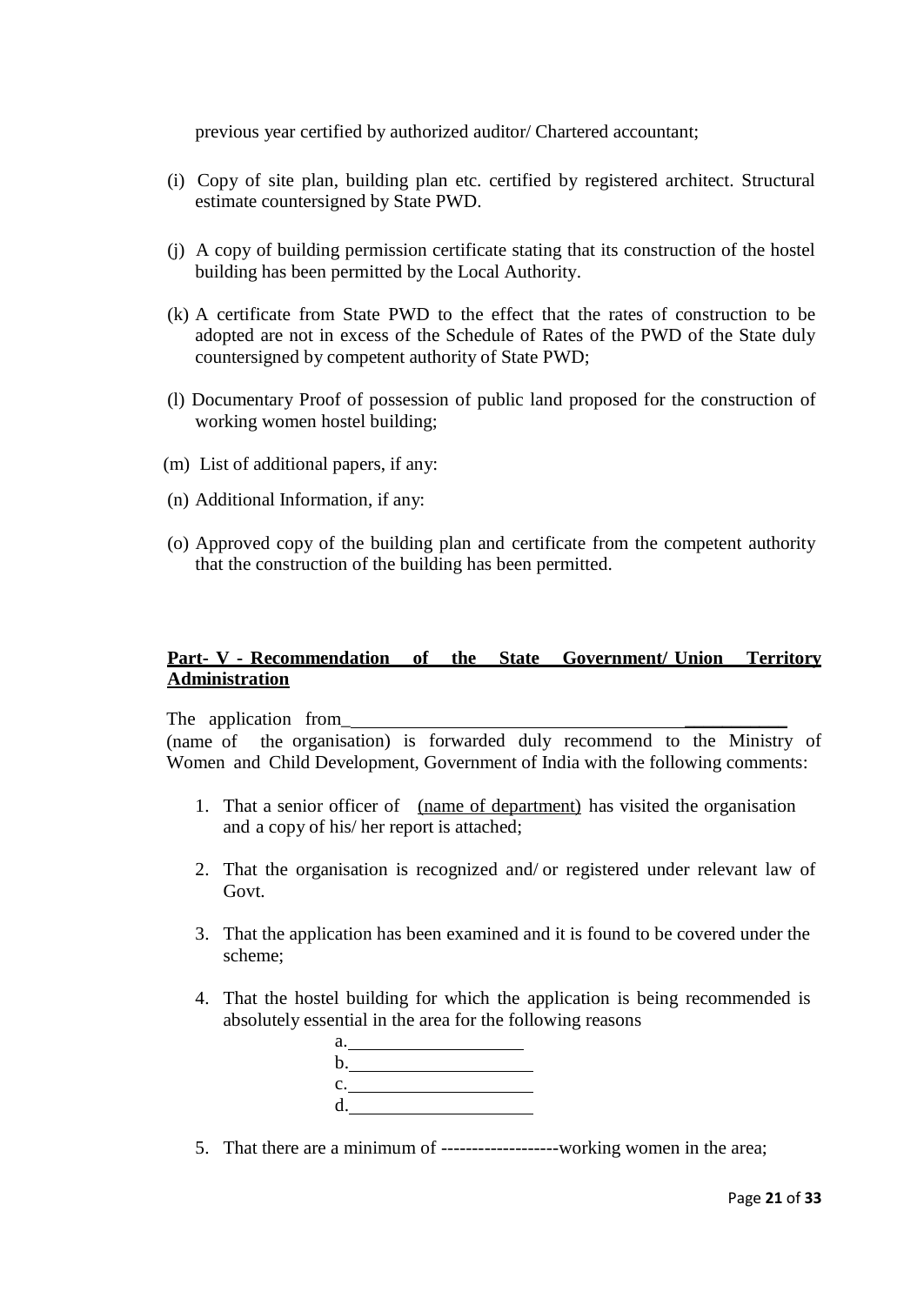- 6. That its work in the field of welfare of women/ social welfare/ women's education has been reported as satisfactory during the last there years;
- 7. That the organisation is capable to construct and run the working women hostel;
- 8. That the organisation is not run for profit to any individual or a body of individuals;
- 9. That the organisation does not charge capitation or other similar fees from inmates of other States;
- 10. That the public land for the construction of hostel building is available and is located in the locality which is good, respectable, safe and centrally located.
- 11. That the need based assessment has been conducted by the State government for assessing requirement of the working women hostel in the proposed locality and same hostel has been reflected in the assessment.
- 12. That assistance has been or proposed to be/ has not been given by the State Government to the organisation for the construction of the hostel building;
- 13. That the organisation is on a sound financial position;
- 14. That the organisation has facilities, resources, personnel and experience to initiate construction of the hostel building and the balance expenditure will be met by the organisation.
- 15. The State Government/ Union Territory Administration recommend that the grant of Rs.------------- may be sanctioned to the organisation by the Ministry of Women and Child Development for the construction/ expansion/ maintenance/ strengthening ( as the case may be) of working women hostel building.

The State Government also assures to the Govt. Of India that it will monitor the progress of construction/ expansion/ maintenance/ strengthening (as the case may be) to the hostel building, inspect the functioning of the hostel and will submit report to the MWCD regularly.

| Signature:              |
|-------------------------|
| (Name in block letters) |
| Designation:            |
| Date:-                  |

Office Stamp to be affixed

Note: The officer signing the certificate should be the Secretary to the concerned Department or a designated nominee (not below the rank of Under Secretary to the State Govt. / UT)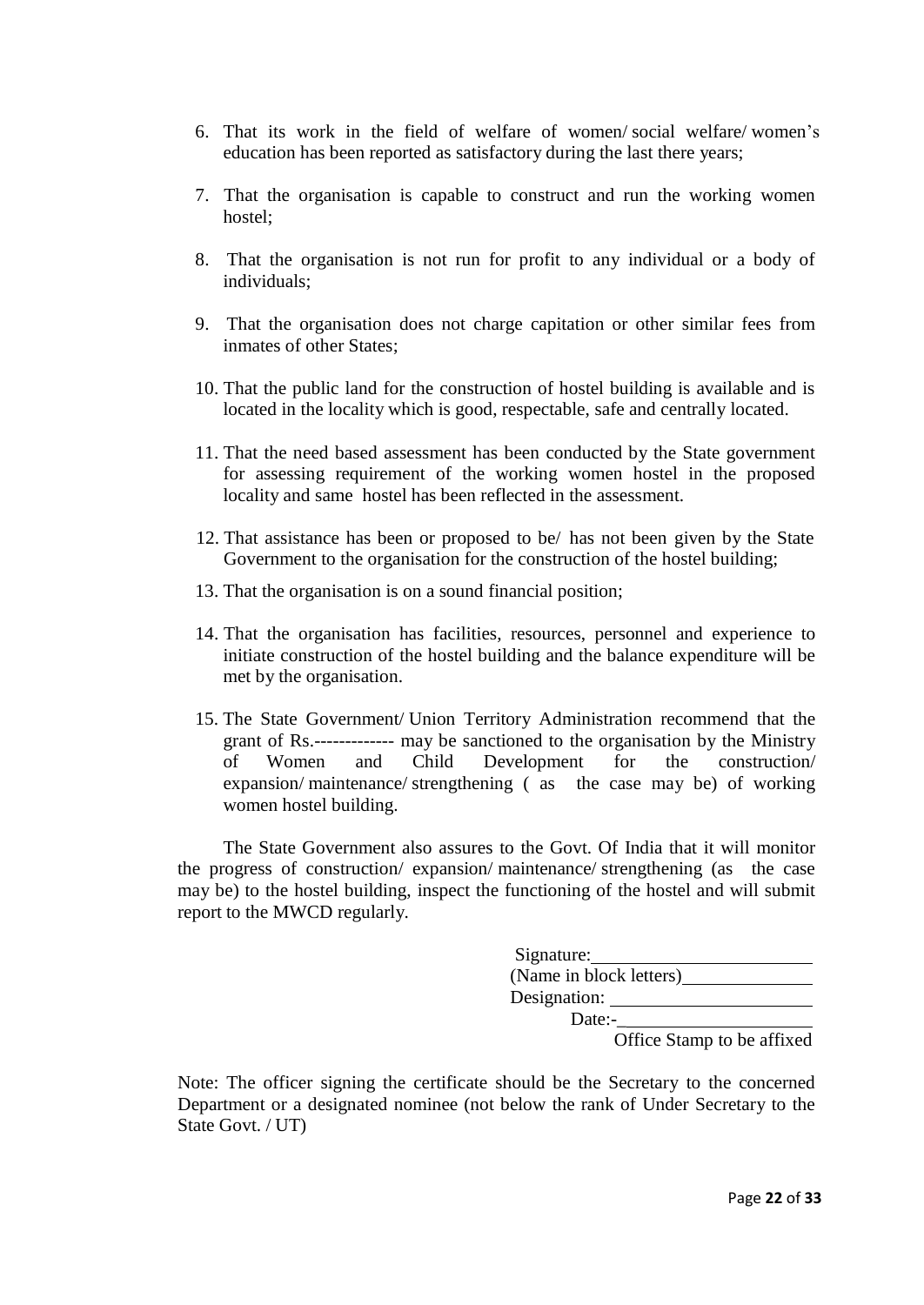## **Application for Grant in Aid under the Scheme for Working Women Hostel (for hostel accommodation in rented buildings)**

From:  $\blacksquare$ Pin Code : To, The Secretary to the Government of India Ministry of Women and Child Development Shastri Bhawan, New Delhi-110001 Through: The Secretary to the Government of Department of

Subject:-Grant in aid for hostel accommodation for working women in rented building and other facilities under the Scheme of Working Women Hostel

Sir,

I submit herewith an application for grant under the Scheme of Assistance for working women hostel for hostel accommodation for working women in rented building and facilities for working women*.* I have read the rules and regulation of the scheme and I undertake to abide by them. On behalf of the Management, I further agree to the following conditions:

- (a) The hostel will be used for working women as per the guidelines laid down in the scheme;
- (b) All assets acquired wholly or partially out of the Central grant shall not be encumbered or disposed off or utilized for purpose other than those for which the grant is given. It the organisation ceases to exist at any time, such properties shall revert to Government of India;
- (c) The accounts of the hostel building will be maintained properly and separately. These will be open to check by any officer deputed by the Govt. Of India or the State Government. These will also be subject to a test check by the Comptroller & Auditor General of India.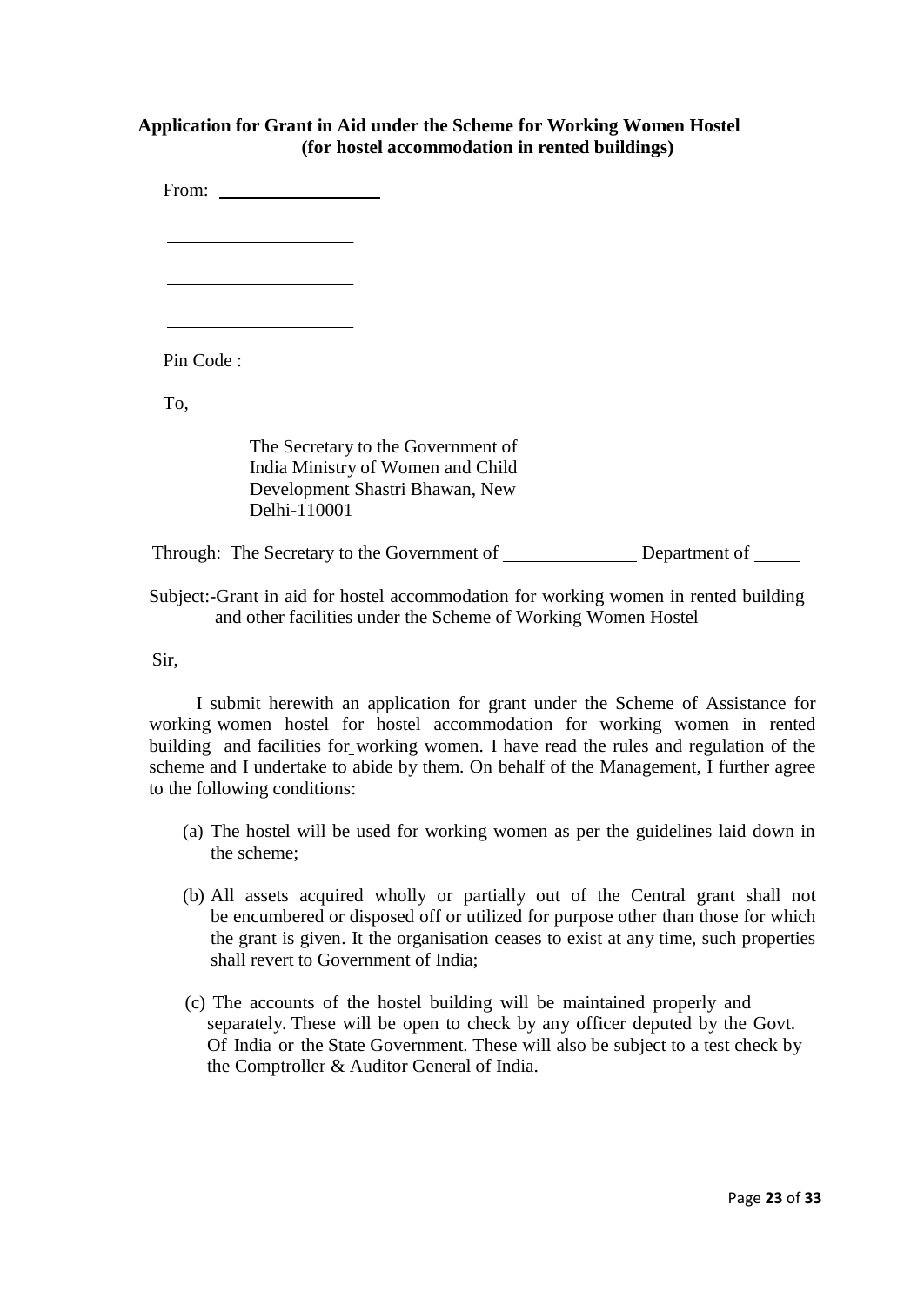- (d) If the Central Government or the State Government has reason to believe that the grant is not being utilized for the purpose for which it has been sanctioned, the Government of India may stop payment of further instalments of the grant and will be free to recover the grants already sanctioned along with penal interest in such number of instalments, as it may deem appropriate.
- (e) The organisation shall exercise reasonable economy in expenditure on running, furnishing and maintenance of the hostel building;
- (f) The organisation shall also furnish progress reports on the running of the Hostel to the Central Govt./ State Govt. on regular basis or as prescribed in the scheme.

Encl: Application Yours faithfully,

(Signature) Name in block letter Date Designation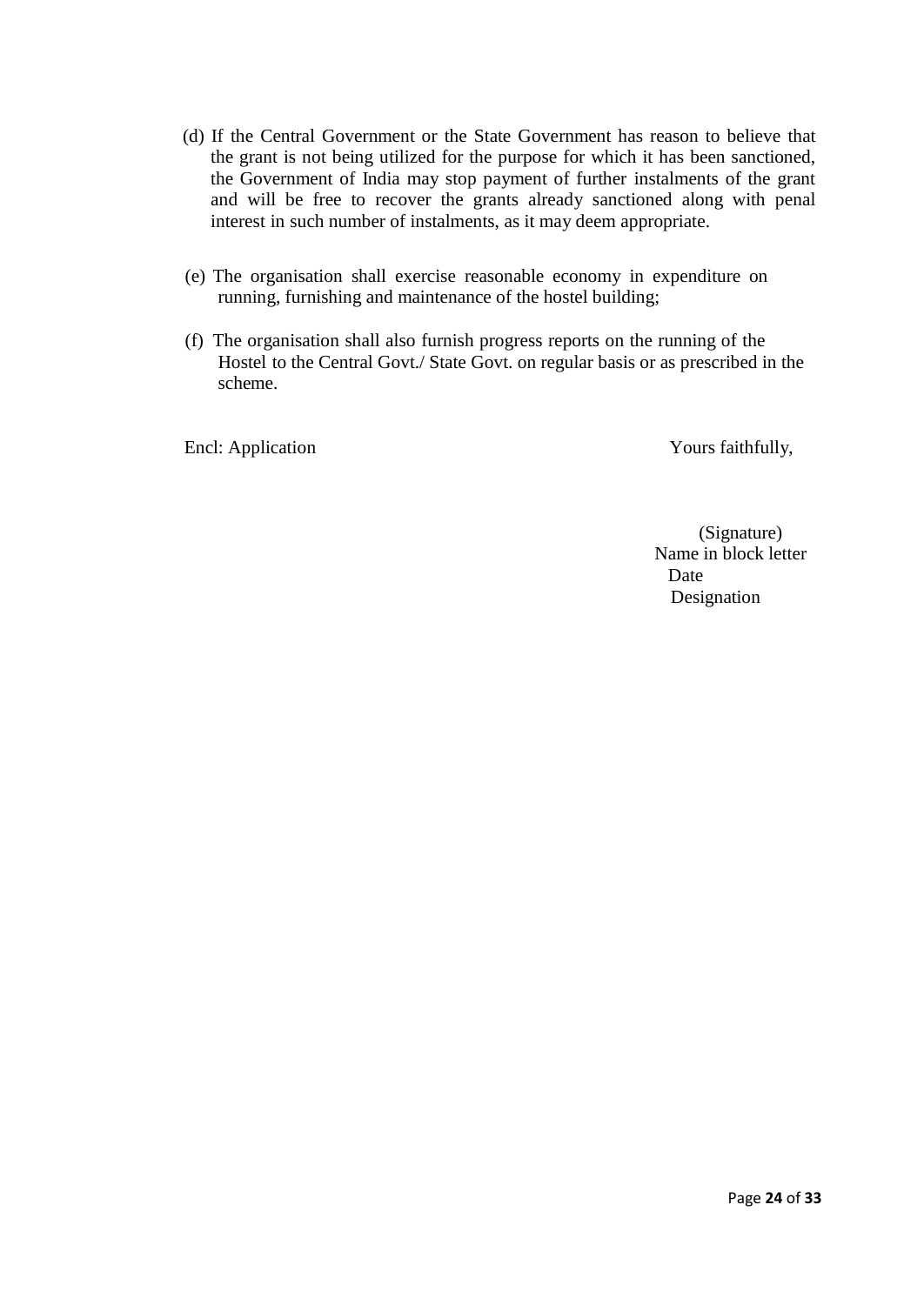## **Government of India Ministry of Women and Child Development**

## **Scheme for Working Women Hostel**

**(**for hostel accommodation in rented building and facilities for working women**)**

## **Part-I Organisation's Details**

(Note: Application received in an incomplete form will not be entertained)

- 1. Name of the organisation:\_
- 2. Complete address of the organisation with telephone/ fax number and email address: Pin Code: Telephone & Fax Numbers: Email Address: Name and Mobile number of contact person(s): Aadhar Number of Main Functionaries : (in respect of NGO/ Trust)
- 3. Brief history of the Organisation and description of its objects and activities:\_
- 4. Nature of the Organisation (PSU/ Autonomous/ NGO/ Trust, etc.)
- 5. Registration No. and Date (if applicable):\_
- 6. Article of association and Constitution of the Organisation:
- 7. List of current members of the Executive Committee with their occupation and background:
- 8. Number of female members in the executive committee:\_
- 9. Financial documents of the organisation (Audit Report, Balance Sheet, Statement of Receipt & Payment and Income & Expenditure) for the immediate three years:\_
- 10. Copy of the latest annual reports for the last three years
- 11. Major Programmes of the Organisation under implementation at present:\_
- 12. Whether the organisation has been blacklisted ever by any authority? If yes, detail there of -----------------------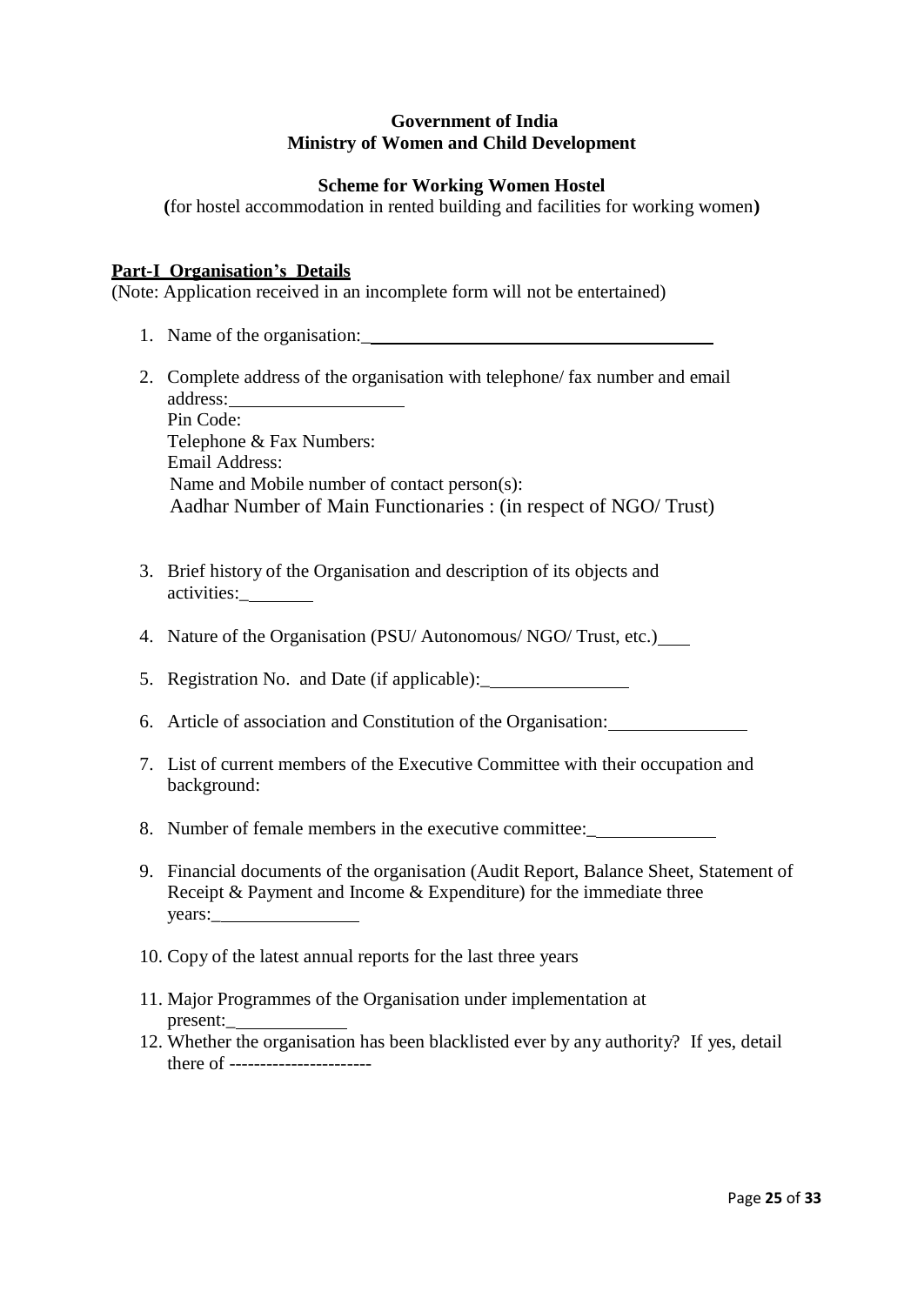## **Part-II- Organisation's Capability**

- 13. Background of the Organisation (Nature of activities)
- 14. Has the organisation constructed/ run a working women hostel? If yes, give details (date when constructed/ running, capacity of the hostel, number of occupants, distance from the proposed hostel if in the same district/ city/ town):
- 15. Has the organisation undertaken any project/ programme of the MWCD? If so, the details thereof (name of programme with details of amount received and Utilization Certificate etc.): Name and details of the project:

Date of sanction by the MWCD

Amount of grant received from MWCD (Attach copies of Utilization Certificate)

16. Has the organisation undertaken any project/ programme any other Ministry/ State governments/ international agencies/ banking organisations etc.?

Name and details of the project:

Date and year of sanction:

Amount of grant received:

17. Infrastructure available in the organisation:

## **Part-III- The proposal**

- 18. Details of location of the proposed rented building
	- Plot No./ Survey No. Area Road Location **Block District State** Pin code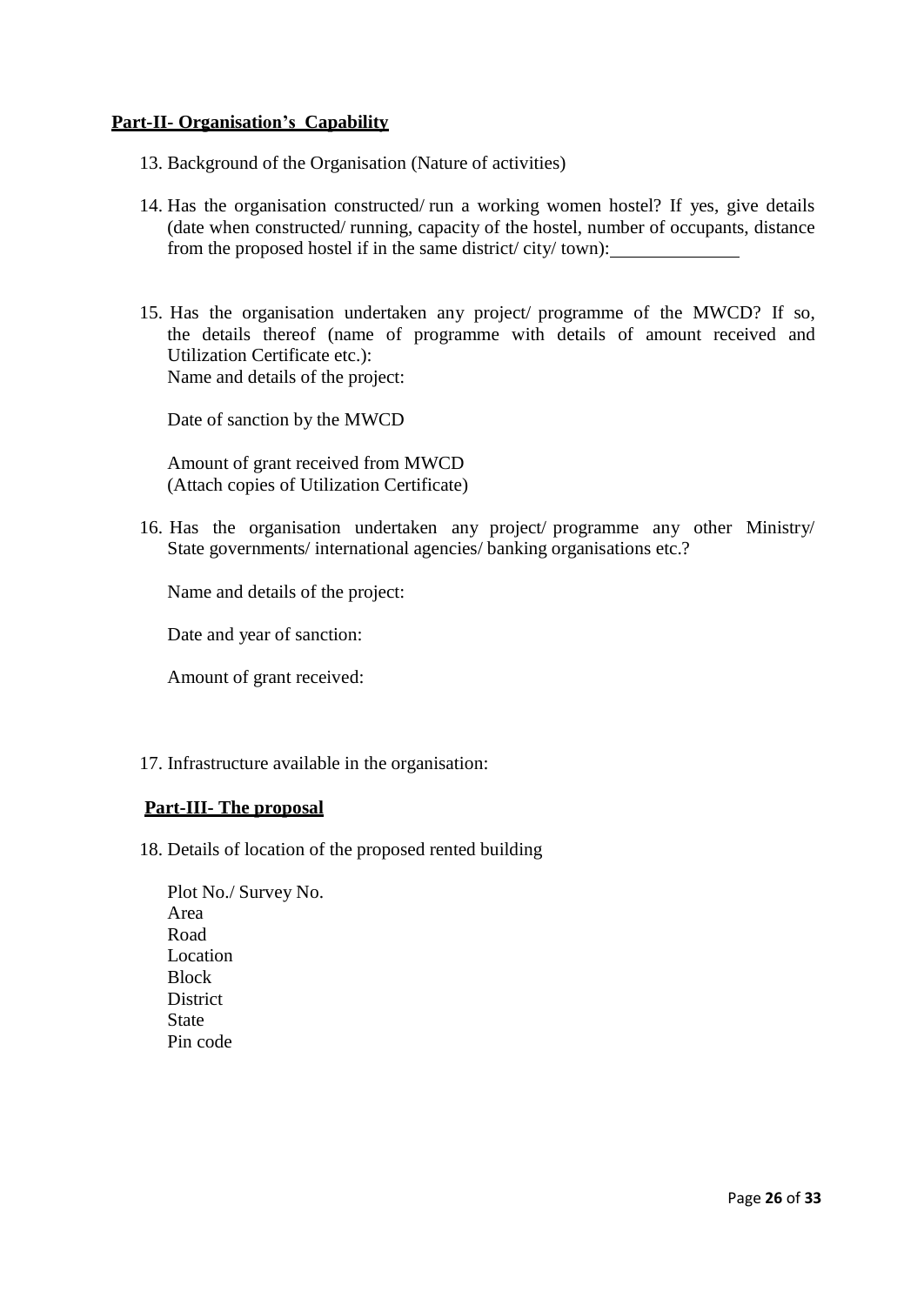19. Capacity of the proposed Hostel:-

Working Women: Number of working women Day care centre: Number of children

20. Details of the proposed rented hostel building (copy of the site plan, building plan certified by registered architect or any other government authority clearly indicating the Total Plinth Area/ Covered Area)

| Details of<br>the floor | Accommodation/No.<br>of living rooms | Size of<br>the | Area in<br>Sq. mt. | Capacity<br>of the | Total<br>Capacity |
|-------------------------|--------------------------------------|----------------|--------------------|--------------------|-------------------|
|                         |                                      | room           |                    | room               |                   |
| First                   |                                      |                |                    |                    |                   |
| Second                  |                                      |                |                    |                    |                   |
| Third                   |                                      |                |                    |                    |                   |
| Fourth                  |                                      |                |                    |                    |                   |
| Common                  | Day Care centre                      |                |                    |                    |                   |
| facilities              | Dining Hall                          |                |                    |                    |                   |
|                         | Kitchen                              |                |                    |                    |                   |
|                         | <b>Store</b>                         |                |                    |                    |                   |
|                         | Pantry Visitor's                     |                |                    |                    |                   |
|                         | room Multipurpose                    |                |                    |                    |                   |
|                         | room Warden's                        |                |                    |                    |                   |
|                         | room Office                          |                |                    |                    |                   |
|                         | Bath rooms & WCs                     |                |                    |                    |                   |
|                         | Other facilities                     |                |                    |                    |                   |
|                         |                                      |                |                    |                    |                   |
|                         |                                      |                |                    |                    |                   |

- 21. The rent of the building as per approved by competent authority : Rs.------- per annum (Please attach the certificate of the competent authority/ copy of intention of rent deed)
- 22. Condition of the proposed building is required to be certified by competent authority .

23. Expenditure details-

- (a) Amount of grant required from Govt. Of India
- (b) Amount proposed to be provided by the organisation: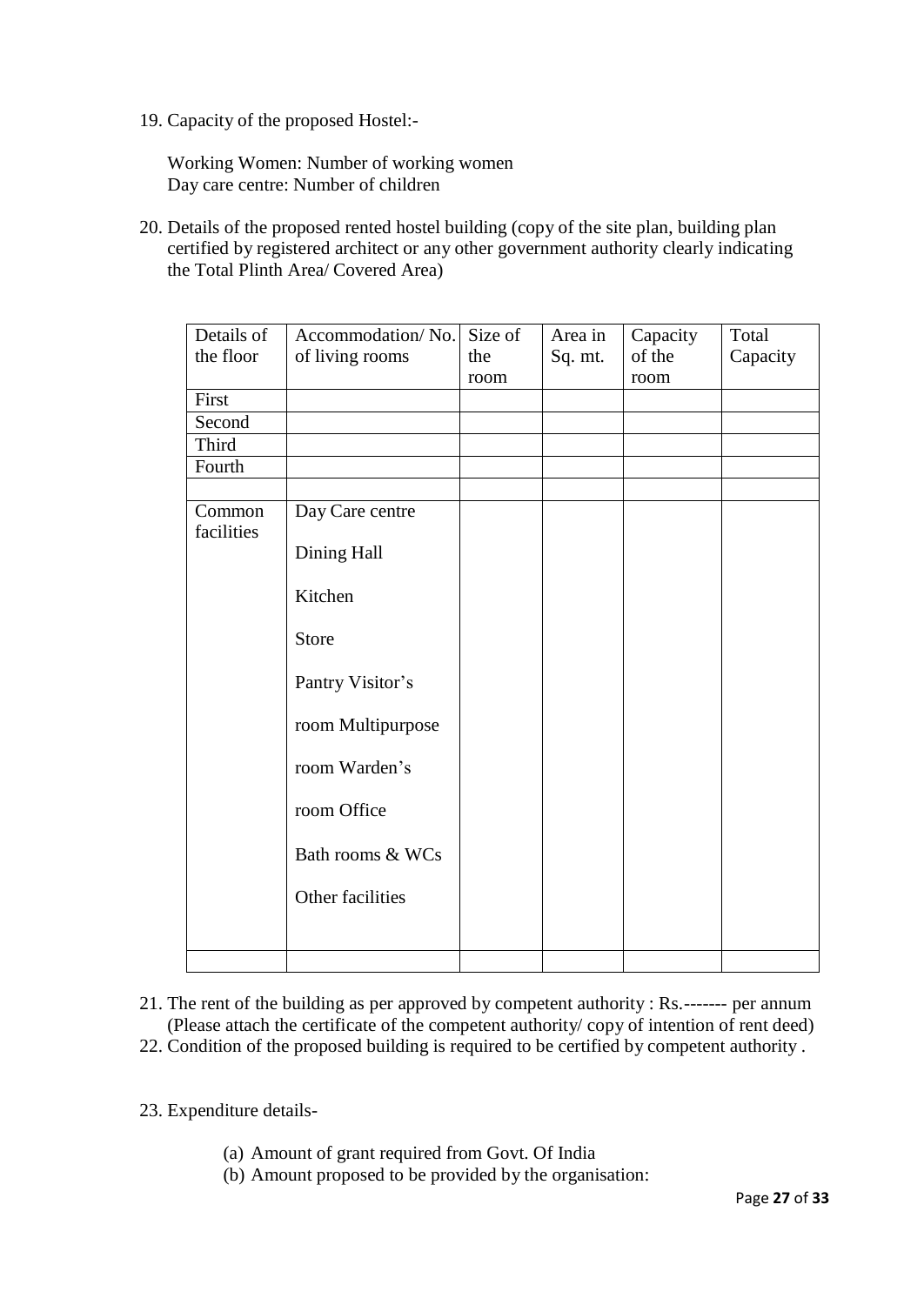- 24. Whether the project is likely to be assisted by some other official or non-official agency to meet the balance amount? If so, their name and the extent of assistance proposed to be provided by each may be indicated:
- 25. Whether the organisation has adequate personnel to look after the working women in the hostel? If so, indicate details including the number of cooks/ wardens/ security/ housekeeping etc.
	- \_ \_

## **Part-IV- Justification for the proposal**

- 26. Population of the Town/ Block/ District where the hostel is proposed to be taken on rental accommodation :
- 27. Justification for a Working Women hostel at the proposed location (May attach a separate sheet)
- 28. List of documents enclosed:
	- (a) Prospectus of the Organisation/ brief description of its objects and activities;
	- (b) Constitution of the Organisation
	- (c) Copy of the Board of Management and the particulars of each member
	- (d) Copies Annual Reports for the latest three years
	- (e) Detailed financial estimates of the hostel building, giving items-wise details of recurring and non-recurring expenditure
	- (f) Sources from which the remaining funds to be met
	- (g) Information relating to the grants received or promised by or the requests made to other bodies e.g. State Governments, local bodies, etc. for construction of the proposed hostel building. The decision of these bodies on such requests would be co communicated;
	- (h) A Statement of full Receipts & Payments, Income & Expenditure Accounts of the Organisation for the last three years and a copy of the Balance Sheet for the previous year certified by authorized auditor/ Chartered accountant;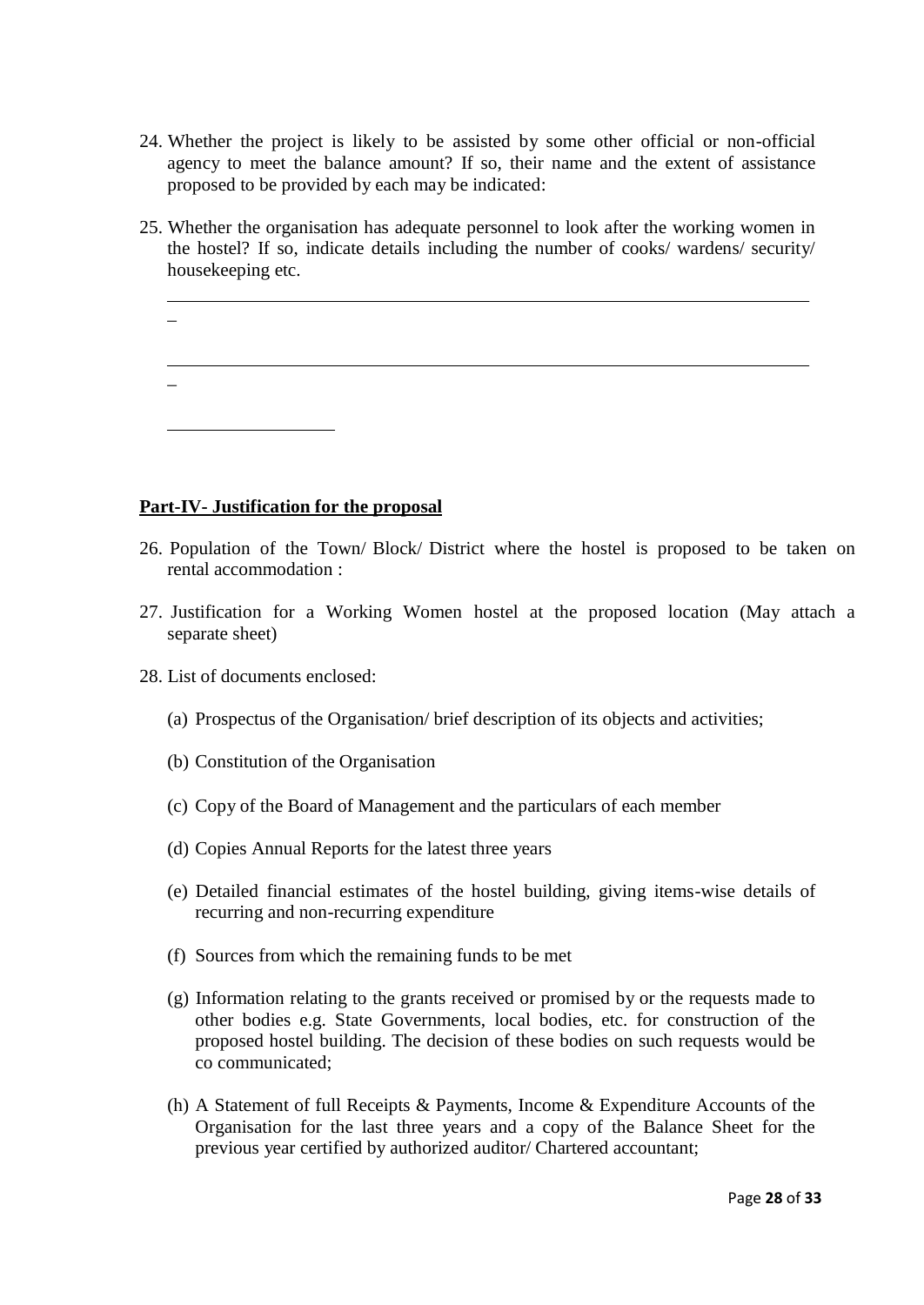- (i) Copy of site plan, building plan etc. Certified by registered architect or any other government authority.
- (j) Intention of Rent Deed while submitting the application. Fresh rent to be submitted after approval of the project by the Ministry before the release of fund.
- (k) List of additional papers, if any:
- (l) Additional Information, if any:

## **Part- V - Recommendation of the State Government/ Union Territory Administration**

The application from\_ (name of the organisation) is forwarded duly recommend to the Ministry of Women and Child Development, Government of India with the following comments:

- 1. That a senior officer of (name of department) has visited the organisation and a copy of his/ her report is attached;
- 2. That the organisation is recognized and/ or registered under relevant law of Govt.
- 3. That the application has been examined and it is found to be covered under the scheme;
- 4. That the hostel for which the application is being recommended is absolutely essential in the area for the following reasons

| a.       |                                                                                                                                                                                                                                      |
|----------|--------------------------------------------------------------------------------------------------------------------------------------------------------------------------------------------------------------------------------------|
| b.       | <u> 1989 - Andrea Station Books and the Station Books and the Station Books and the Station Books and the Station Books and the Station Books and the Station Books and the Station Books and the Station Books and the Station </u> |
|          |                                                                                                                                                                                                                                      |
| c.<br>d. |                                                                                                                                                                                                                                      |

- 5. That there are a minimum of -------------------working women in the area;
- 6. That its work in the field of welfare of women/ social welfare/ women's education has been reported as satisfactory during the last there years;
- 7. That the organisation is capable to run the working women hostel;
- 8. That the organisation is not run for profit to any individual or a body of individuals;
- 9. That the organisation does not charge capitation or other similar fees from inmates of other States;
- 10. That the hostel building is available and is located in the locality which is good, respectable, safe and centrally located;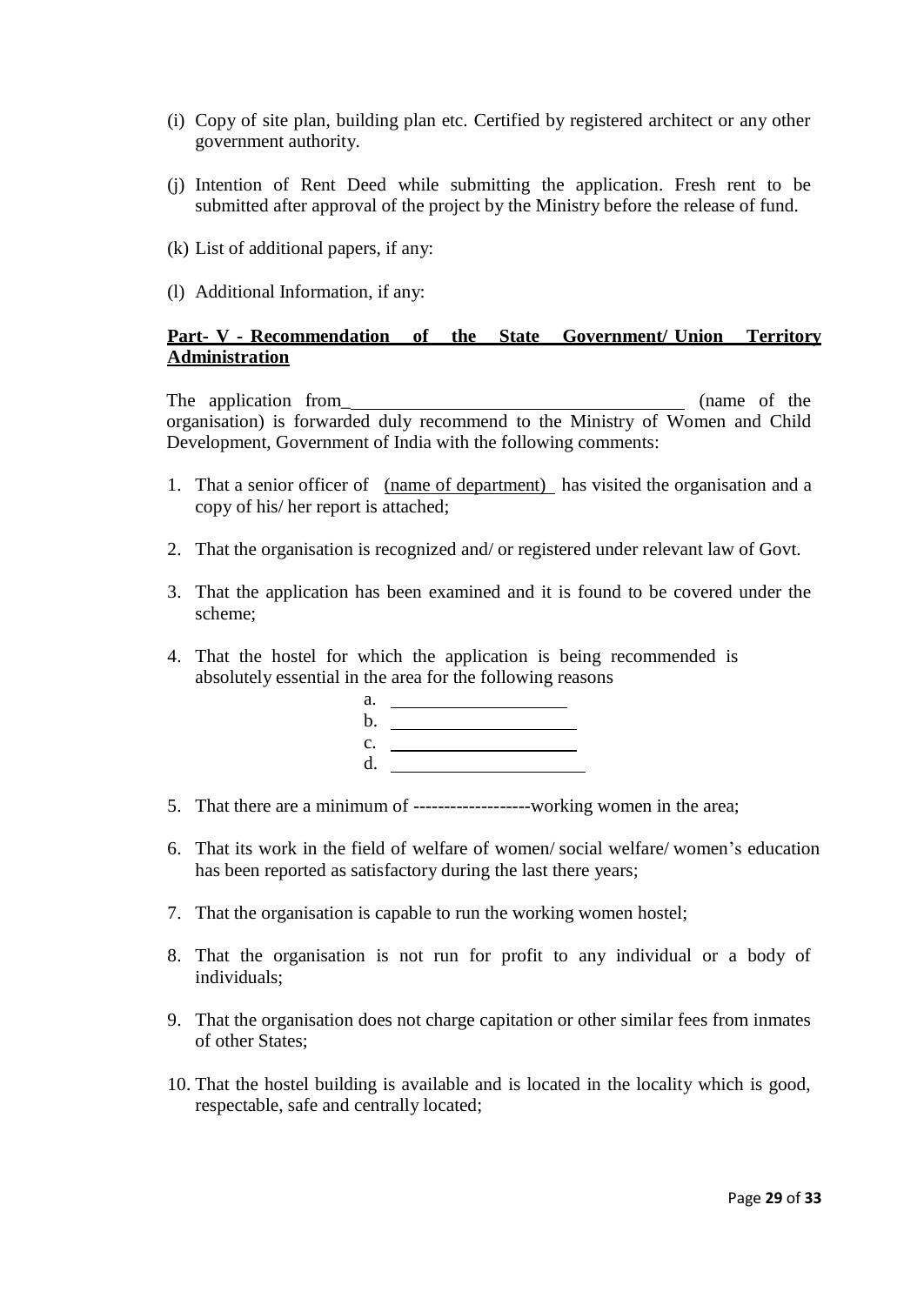- 11. That the need based assessment has been conducted by the State government for assessing requirement of the working women hostel in the proposed locality and same hostel has been reflected in the assessment.
- 12. That the proposed hostel building conforms to the standards laid down by the state Government and suitable to be utilized as an working women of hostel for the capacity mentioned in the application;
- 13. That the proposed rent of the building has been assessed/ evaluated and is in order;
- 14. That assistance has been or proposed to be/ has not been given by the State Government to the organisation for the construction of the hostel building;
- 15. That the organisation is on a sound financial position;

-

16. That the organisation has facilities, resources, personnel and experience to run the hostel building

The State Government/ Union Territory Administration recommend that Rs.---

--------- may be sanctioned to the organisation by the Ministry of Women and Child Development for running of working women hostel in the rented building.

The State Government also assures to the Government of India that it will monitor and inspect the functioning of the hostel and submit report to the MWCD regularly.

| Signature:                 |  |
|----------------------------|--|
| (Name in block letters)    |  |
| Designation:               |  |
| Date:-                     |  |
| Office Stamp to be affixed |  |

Note: The officer signing the certificate should be the Secretary to the concerned Department or a designated nominee (not below the rank of Under Secretary to the State Govt./ UT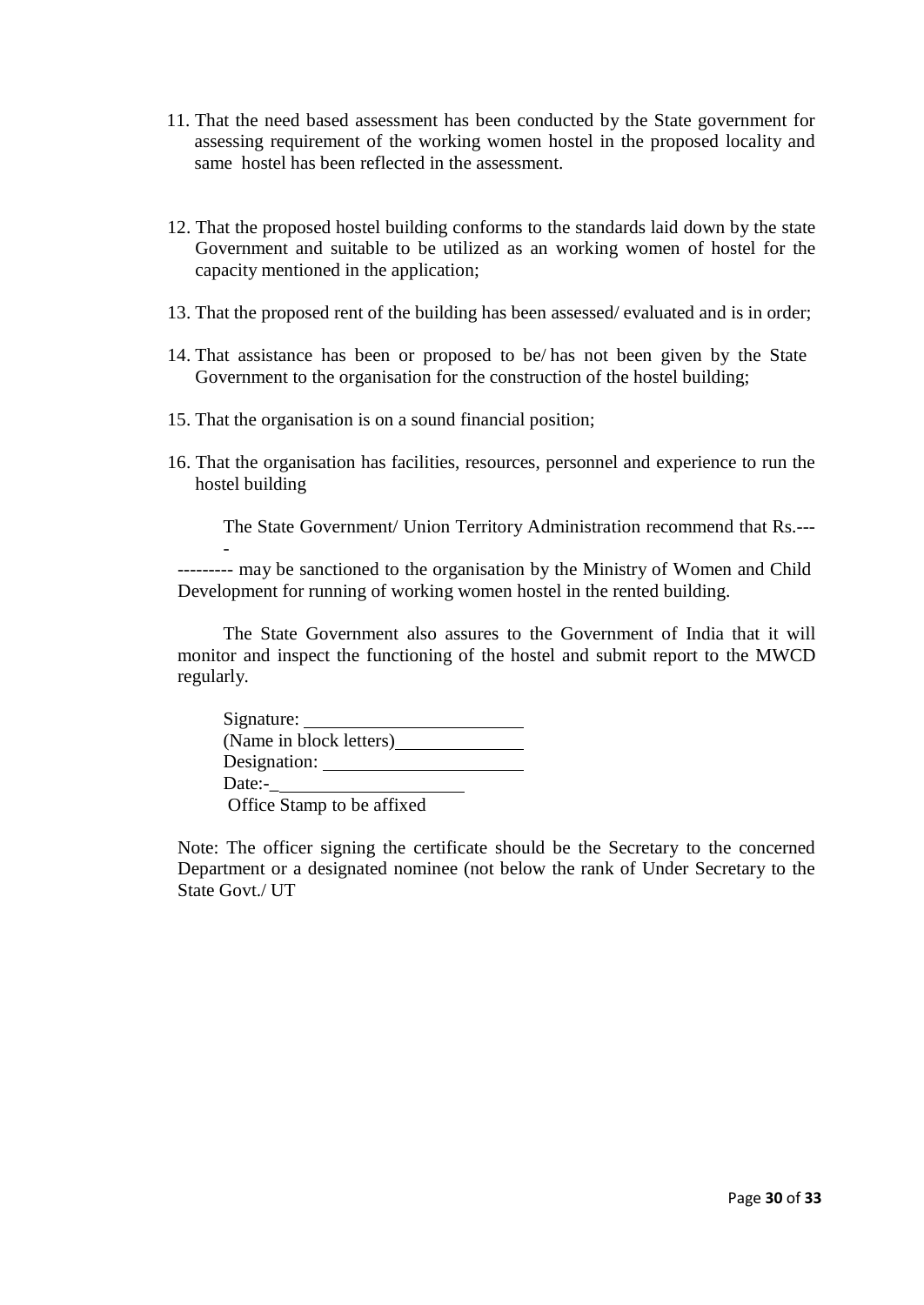#### **HALFYEARLY PROGRESS REPORT ON THE CONSTRUCTION OF THE WORKING WOMEN HOSTEL (IN RESPECT OF CONSTRUCTION OF HOTEL BUILDINGS ONLY)**

HPR for the period ending September/ March of the Year

Name of the Organisation with complete address (with FAX No. and Telephone No.

> Name of the Working Women Hostel: Location of the Hostel Building<br>
> <u>Location</u> Complete Address & Telephone No.: Date of sanction of WWH by GOI (Indicate the Sanction No. and date):

| S. No. |                            | Total grant   Total amount of   Expenditure |                                     | Expenditure   | Present status | Remarks |
|--------|----------------------------|---------------------------------------------|-------------------------------------|---------------|----------------|---------|
|        | approved                   |                                             | grant received incurred by incurred |               | of             |         |
|        | for<br>the                 | the  <br>by                                 | the end of                          | during<br>the | construction   |         |
|        | organisation<br>project by |                                             | last half year                      | half<br>year  |                |         |
|        | the Govt. of               | with sanction                               |                                     | under report  |                |         |
|        | India                      | letter No. and                              |                                     |               |                |         |
|        |                            | date                                        |                                     |               |                |         |
|        | 2                          | 3                                           |                                     |               | 6              | ⇁       |
|        |                            |                                             |                                     |               |                |         |
|        |                            |                                             |                                     |               |                |         |
|        |                            |                                             |                                     |               |                |         |
|        |                            |                                             |                                     |               |                |         |

Place:

Signature with date---- Seal of the organisation: Seal

> Signature with date Name of the Officer: Seal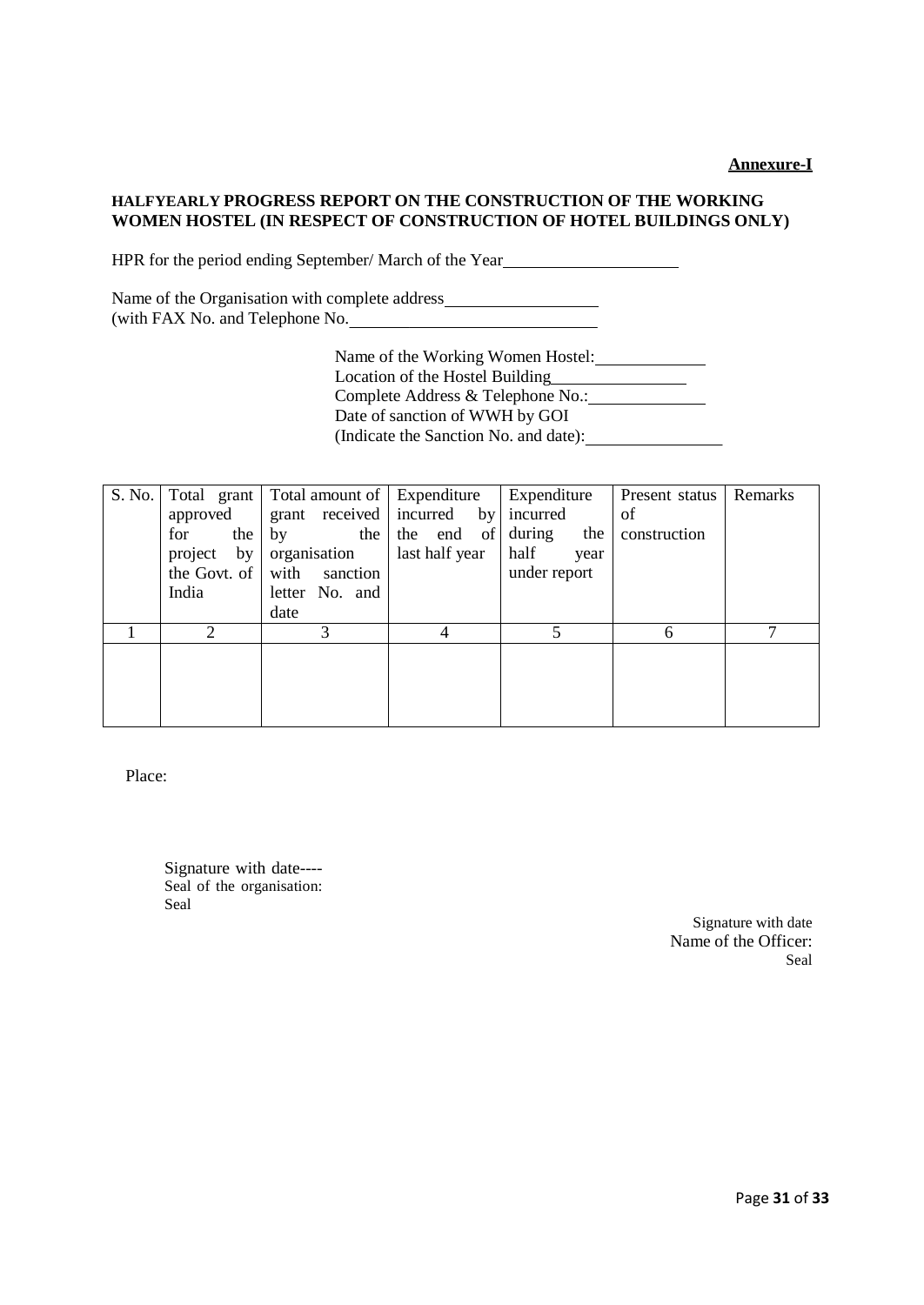#### **Annexure-II**

#### **HALFYEARLY PROGRESS REPORT(HPR)IN RESPECT OF FUNCTIONING OF THE WORKING WOMEN HOSTEL**

**HPR** for the period ending September/ March of the Year

Name of the Organisation with complete address (with FAX No. and Telephone No.

> Name of the Working Women Hostel: Location of the Hostel Building Complete Address & Telephone No.: Date of sanction of WWH by GOI (indicate the Sanction No. and date):

#### **(A) (for hostel constructed with the grant and hostel in rented accommodation)**

| S.No. |         | <b>Sanctioned Capacity</b> | Total   |           | no.    | of        | Total No.  | No. of        | Date(s)<br>of  | Remarks |
|-------|---------|----------------------------|---------|-----------|--------|-----------|------------|---------------|----------------|---------|
|       |         |                            | Inmates |           |        | (Working) | of inmates | working       | the<br>Hostel  |         |
|       |         |                            | Women   |           | and    | children  | as on $30$ | women         | Management     |         |
|       | Working | Children                   | SC.     | <b>ST</b> | Others | Total     | Sep/31     | <sub>on</sub> | Committee      |         |
|       | Women   |                            |         |           |        |           | March      | Waiting       | meetings       |         |
|       |         |                            |         |           |        |           |            | List          | held<br>during |         |
|       |         |                            |         |           |        |           |            |               | the period of  |         |
|       |         |                            |         |           |        |           |            |               | <b>HPR</b>     |         |
|       |         | $\mathcal{R}$              | 4       | 5         | 6      |           | 8          | q             | 10             | 11      |
|       |         |                            |         |           |        |           |            |               |                |         |
|       |         |                            |         |           |        |           |            |               |                |         |
|       |         |                            |         |           |        |           |            |               |                |         |

#### **(B) (for hostels in rented accommodation only)**

- 1. Total grant received during the year with amount and date of the last instalment 2. Total amount of rent received from Inmates:
- 2. Total amount of rent received from Inmates:<br>3. Total grant received from other sources:
- Total grant received from other sources:
- 4. Details of staff employed
	- (a) Hostel warden:
	- (b) Cook
	- (c) Chowkidar:
	- (d) House Keeping
- 5. Details of expenditure during the period ending September/ March of the Year
	- (a) Total Rent paid:
	- (b) Total salaries paid:
- 6. No. of complaint/ grievancesreceived from inmates (please give details of the complaint) and action taken thereon:

Place:

Signature with date---- Seal of the organisation: Seal Signature with date

Name of the Officer: Seal